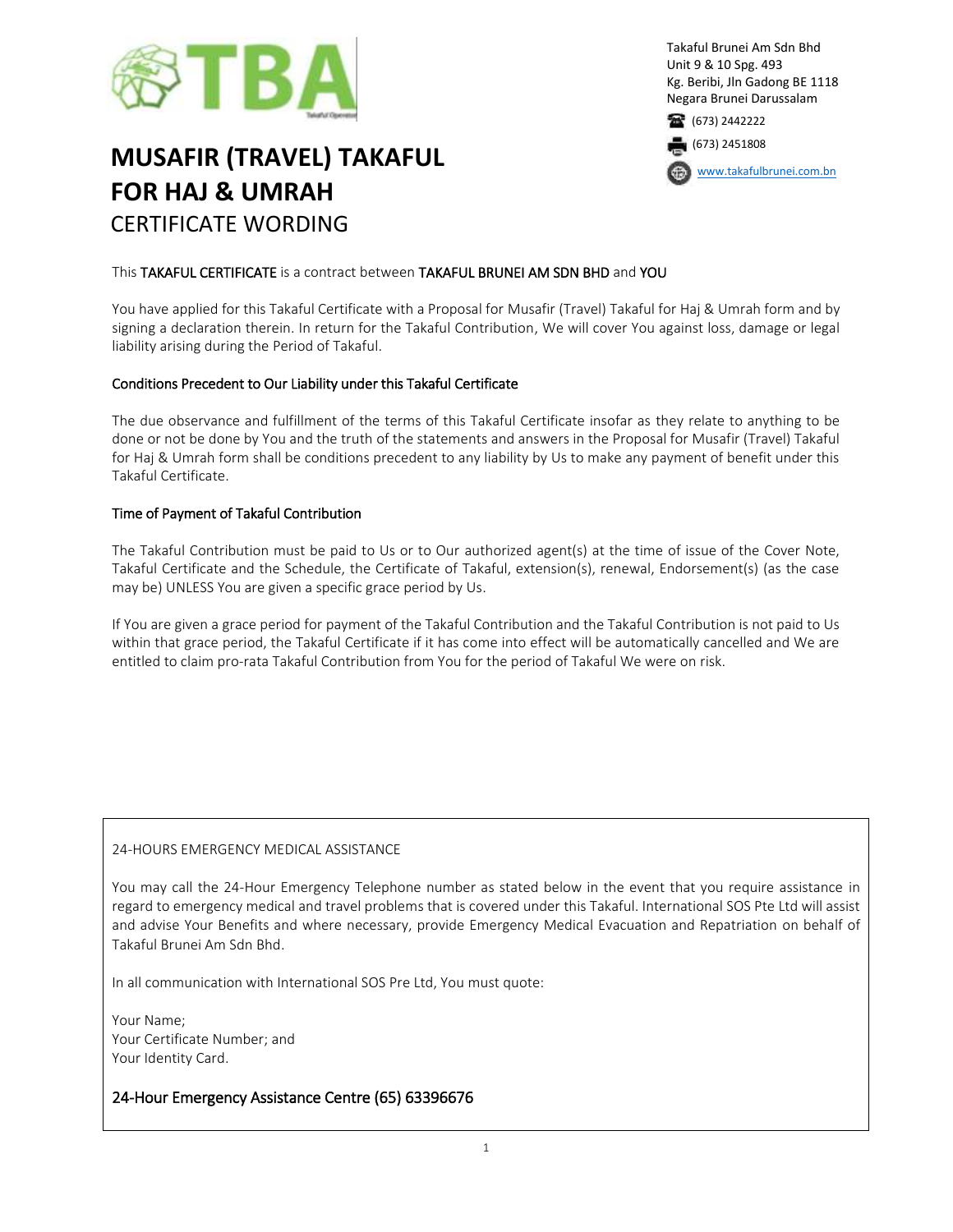# MEANING OF WORDS

Certain words in this Takaful Certificate or Your Schedule issued therewith have particular meanings, shown below. Each time we use one of these words, it will have the same meaning.

| <b>Certificate of Takaful</b>                                | The certificate issued by Takaful Brunei Am Sdn Bhd in accordance with the<br>provisions of the Laws of Brunei.                                                                                                                                                                                               |
|--------------------------------------------------------------|---------------------------------------------------------------------------------------------------------------------------------------------------------------------------------------------------------------------------------------------------------------------------------------------------------------|
| Endorsement                                                  | All alterations or amendments to the wording or cover of Your Takaful Certificate<br>and for Your Schedule issued therewith which We have made or which You have<br>asked for and We have agreed to. Your Schedule will show details of any<br>endorsement(s).                                                |
| Excesses/Excess                                              | The amount that You must pay towards a claim and is specified in Your Schedule.                                                                                                                                                                                                                               |
| Period of Takaful                                            | This is a period which You are covered for and is shown in Your Schedule and may<br>include any extension(s) thereof as may be granted by Takaful Brunei Am Sdn Bhd<br>at its sole discretion.                                                                                                                |
| Takaful<br><b>Brunei</b><br>Am<br>Bhd/We/Our/Us              | Sdn Takaful Brunei Am Sdn Bhd, a company incorporated in Brunei Darussalam under<br>the Companies Act, Cap 39, Laws of Brunei with its registered office at Dar Takaful<br>IBB Utama, Levels 7 & 8, Jalan Pemancha, Bandar Seri Begawan BS8711, Brunei<br>Darussalam                                          |
| Certificate/<br><b>Takaful</b><br><b>Takaful Certificate</b> | This This Takaful Certificate which is evidence that You have Musafir (Travel) Takaful for<br>Haj & Umrah cover with Us and which must not have expired or been cancelled.                                                                                                                                    |
| <b>Takaful Contribution</b>                                  | The sum(s) specified as Takaful Contribution in Your Schedule.                                                                                                                                                                                                                                                |
| The Participant/You/Your                                     | The person or people named in Your Schedule.                                                                                                                                                                                                                                                                  |
| The Schedule/Your Schedule                                   | The Schedule shows Your personal details, details of Your cover, details of Your<br>Musafir (Travel) Takaful for Haj & Umrah cover under this Takaful Certificate,<br>endorsements and Takaful Contribution. The Schedule is issued to You with Your<br>Takaful Certificate.                                  |
| The Third Party/Third Party                                  | A person or persons who make(s) a claim or claims against You under this Takaful<br>Certificate.                                                                                                                                                                                                              |
| <b>Covered Trip</b>                                          | The Covered Trip with the length of the trip not exceeding ninety (90) days will begin<br>at the time when You arrive at the country(s) that is outside Your country of habitual<br>residence listed in Your Schedule and will end at the time when You arrive back in<br>Your country of habitual residence. |
| Immediate Family Member                                      | Your spouse, children, parents, grandparents, or siblings.                                                                                                                                                                                                                                                    |
| Loss                                                         | The physical, permanent and total loss of use sustained by You in consequence of<br>the happening of an accident.                                                                                                                                                                                             |
| <b>Permanent Total Disability</b>                            | Disablement that has continued uninterruptedly for a period of at least six (6)<br>months from the date of accident that caused the bodily injury and disablement                                                                                                                                             |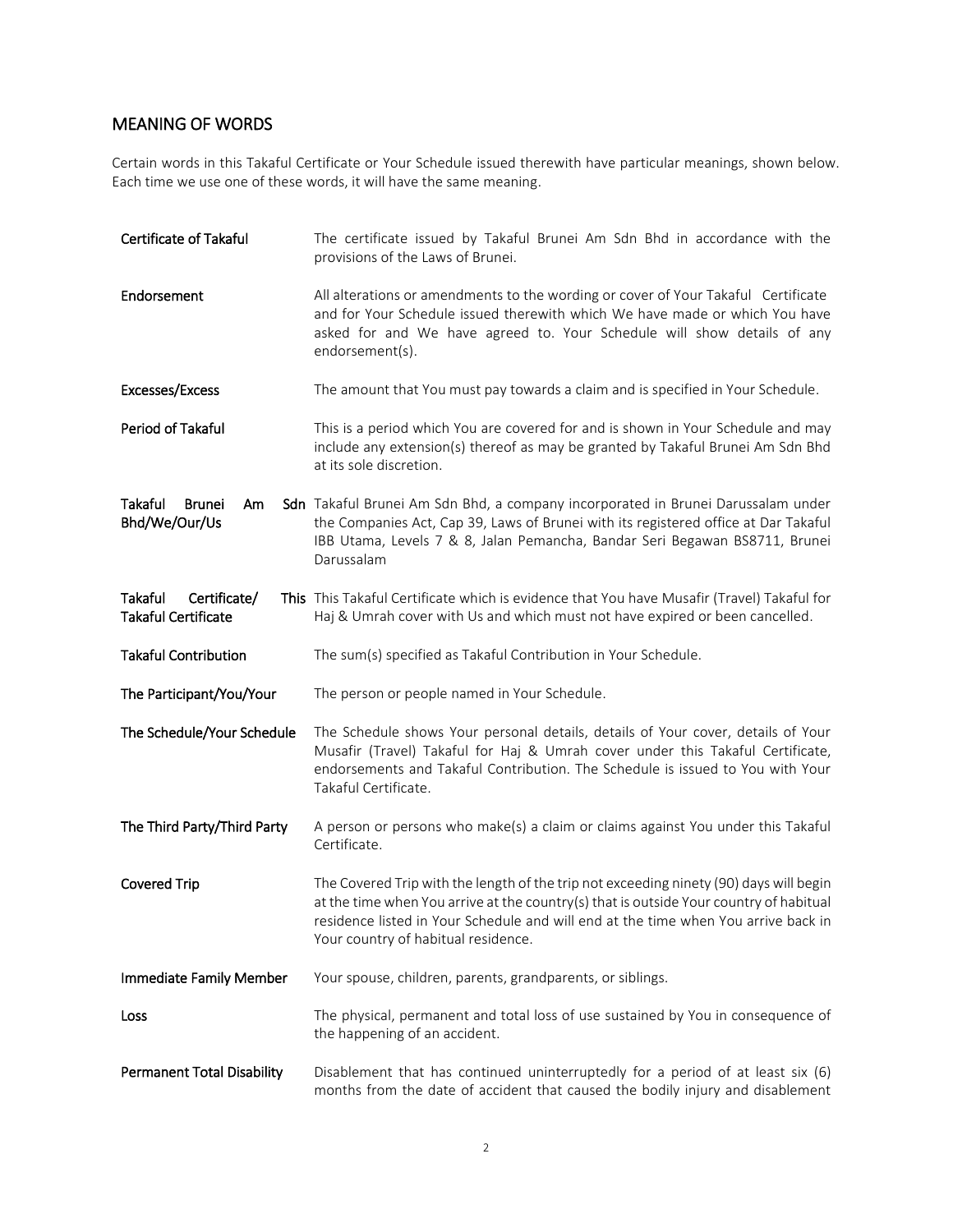|                                  | that in all probability will continue for the remainder of Your life, supported by a<br>written statement from a doctor.                                                                                                                                                                                                                                                                                            |
|----------------------------------|---------------------------------------------------------------------------------------------------------------------------------------------------------------------------------------------------------------------------------------------------------------------------------------------------------------------------------------------------------------------------------------------------------------------|
| <b>Assistance Company</b>        | International SOS Pte Ltd, a company incorporated in Singapore and having its address<br>at 331 North Bridge Road, 17 <sup>th</sup> Floor Odeon Towers, Singapore 188720, providing 24-<br>hour assistance and other related emergency services for this Takaful Certificate on<br>Takaful Brunei Am Sdn Bhd's behalf.                                                                                              |
| <b>Travel Misconnection</b>      | Missing a connection due to unforeseen circumstances that are out of Your control.                                                                                                                                                                                                                                                                                                                                  |
| <b>Serious Medical Condition</b> | A condition which constitutes a serious medical emergency requiring urgent remedial<br>treatment to avoid death or serious impairment to Your immediate or long-term health<br>prospects. The seriousness of the medical condition will be judged within the context<br>of Your geographical location, the nature of the medical emergency and the local<br>availability of appropriate medical care or facilities. |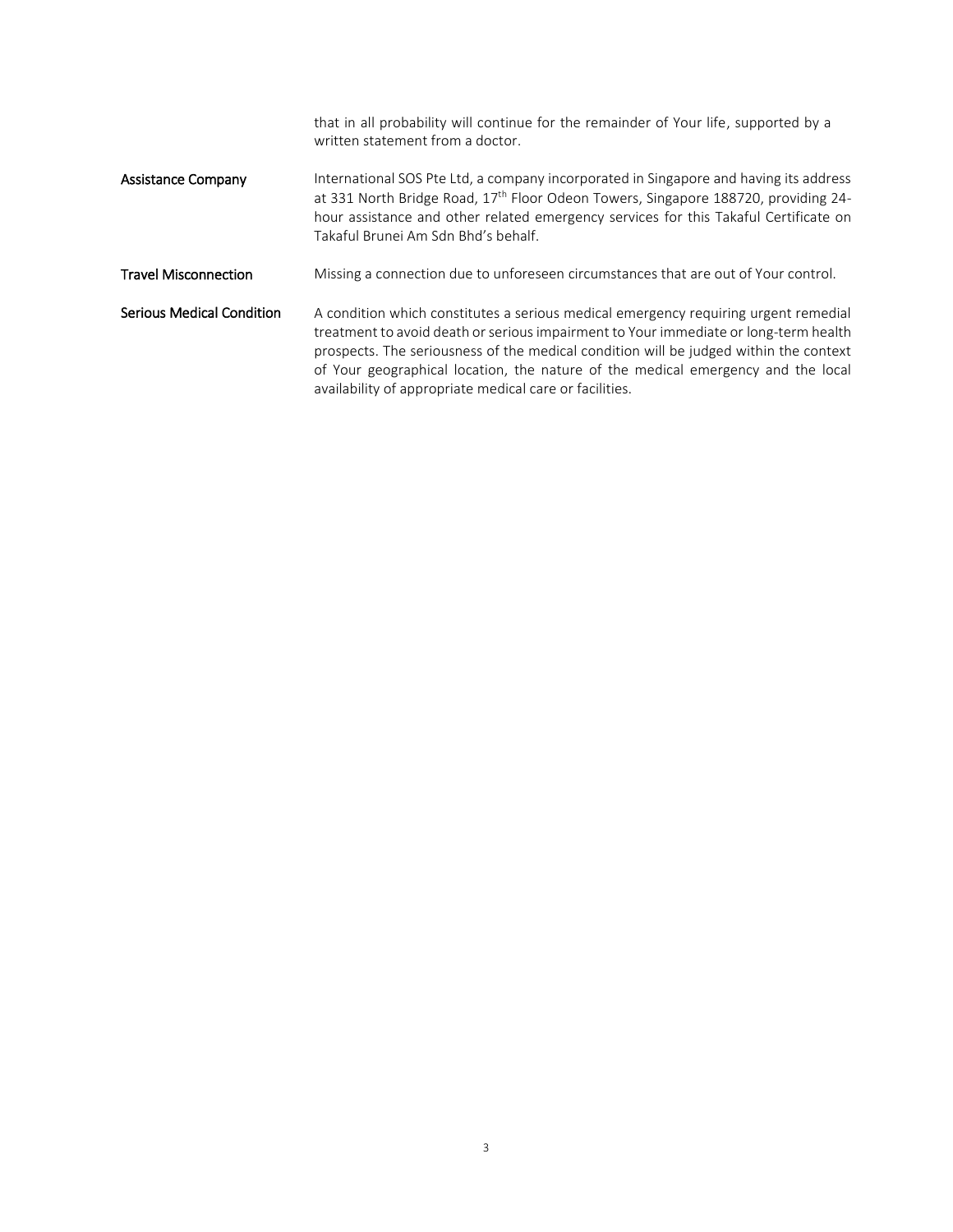# SECTION 1 - PERSONAL ACCIDENT

| What You are covered for     |                                                                                                                                                                                                                                                                                           |
|------------------------------|-------------------------------------------------------------------------------------------------------------------------------------------------------------------------------------------------------------------------------------------------------------------------------------------|
| Indemnification              | We will indemnify You in the event of Your Accidental Death and in the event that<br>You sustained physical bodily injury that causes Permanent Total Disability during<br>the Covered Trip in accordance to Your Schedule.                                                               |
| Other loss                   | In the event of permanent disablement due to loss of use of a part(s) of a body<br>that is not specified under the Schedule of Benefits under Section 1, the<br>percentage of compensation shall be assessed in proportion to the degree of<br>disability in comparison to similar cases. |
| What You are not covered for |                                                                                                                                                                                                                                                                                           |
| This section does not cover  | (a) death or bodily injury that is sustained by You as a result of anything other<br>than direct, external, violent, visible and accidental means during the<br>Covered Trip;                                                                                                             |
|                              | death or loss sustained occurring twelve (12) months after the date of the<br>(b)<br>accident;                                                                                                                                                                                            |
|                              | any amount that exceeds the Sum Covered stated in Your Schedule;<br>(c)<br>anything that is included within the General Exclusions.<br>(d)                                                                                                                                                |

# Schedule of Benefits under Section 1

| No. | Description of Injury                      | Percentage (%) of Compensation |
|-----|--------------------------------------------|--------------------------------|
| 1.  | Loss of Life                               | 100                            |
| 2.  | Loss of Both Hands                         | 100                            |
| 3.  | Loss of Both Feet                          | 100                            |
| 4.  | Loss of All Sight of Both Eyes             | 100                            |
| 5.  | Loss of All Hearing of Both Ears           | 50                             |
| 6.  | Loss of All Sight of One Eye               | 30                             |
| 7.  | Loss of All Hearing on One Ear             | 10                             |
| 8.  | Loss of Arm at Shoulder                    | 60                             |
| 9.  | Loss of Arm Below Shoulder Before Elbow    | 50                             |
| 10. | Loss of Arm Below Elbow                    | 47.5                           |
| 11. | Loss of Arm Below Elbow Before Wrist       | 45                             |
| 12. | Loss of Hand Below Wrist                   | 42.5                           |
| 13. | Loss of Four Fingers and Thumb of One Hand | 42.5                           |
| 14. | Loss of Four Fingers of One Hand           | 35                             |
| 15. | Loss of Whole Thumb                        | 25                             |
| 16. | Loss of Whole Index Finger                 | 10                             |
| 17. | Loss of Middle Finger                      | 6                              |
| 18. | Loss of Ring Finger                        | 5                              |
| 19. | Loss of Whole Little Finger                | $\overline{4}$                 |
| 20. | Loss of Leg at the Hip                     | 70                             |
| 21. | Loss of Leg Below Hip Before Knee          | 50                             |
| 22. | Loss of Leg Below Knee                     | 35                             |
| 23. | Loss of All Toes of One Foot               | 15                             |
| 24. | Loss of Big Toe                            | 5                              |
| 25. | Loss of One Other Toe                      | 1                              |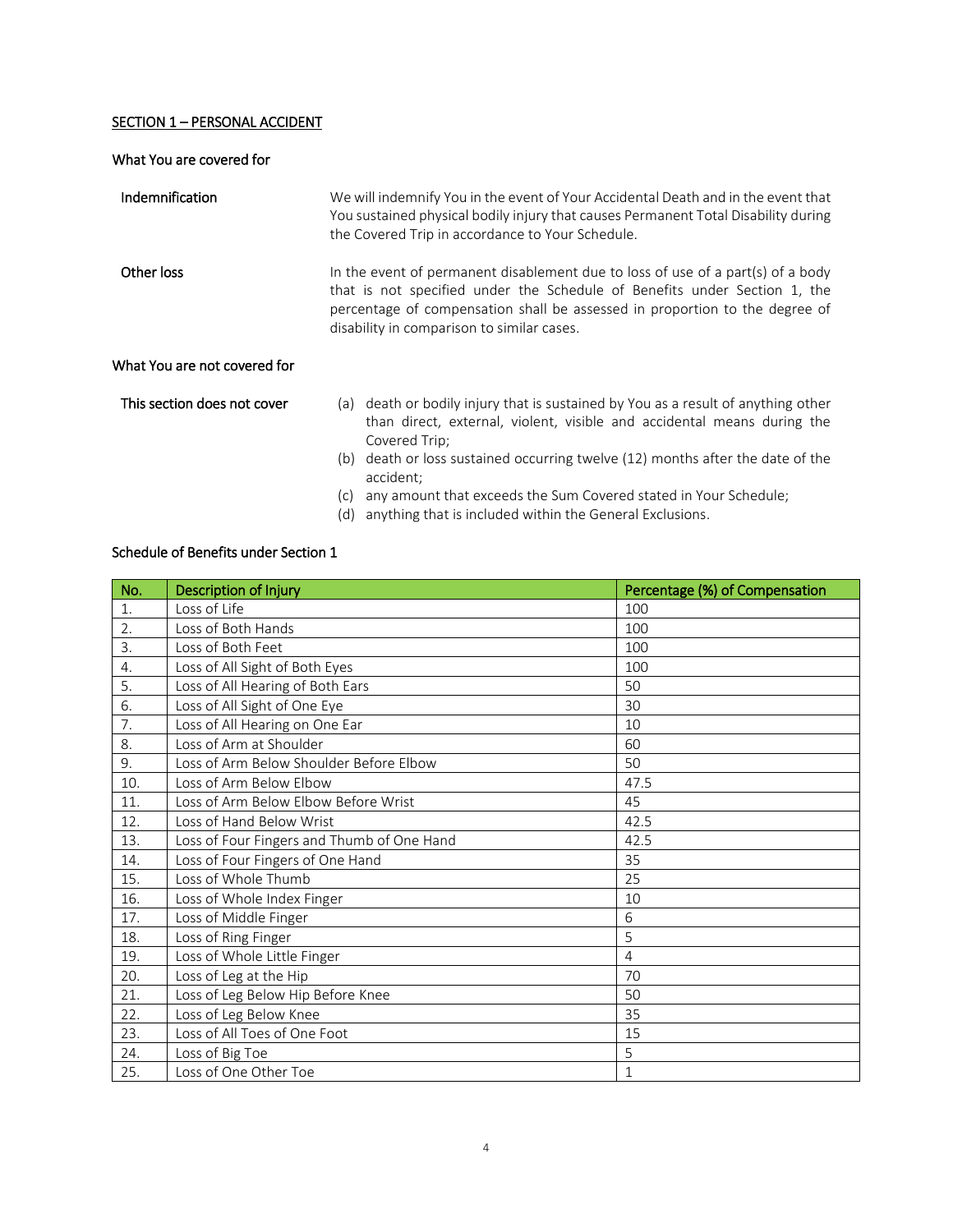#### SECTION 2 – MEDICAL EXPENSES

#### What You are covered for

| Indemnification      | We will cover You for the usual, customary, necessary and reasonable costs of<br>hospitalization, surgery, medical fees and pharmaceutical product costs<br>prescribed by the attending doctor incurred due to serious, sudden and<br>unexpected illness or accident occurring during the Covered Trip in accordance<br>to Your Schedule per person per trip or per year (in the case of annual Takaful<br>Certificate). |
|----------------------|--------------------------------------------------------------------------------------------------------------------------------------------------------------------------------------------------------------------------------------------------------------------------------------------------------------------------------------------------------------------------------------------------------------------------|
| Pre-existing illness | We will cover Your Pre-existing illness up to a maximum stated in Your Schedule.                                                                                                                                                                                                                                                                                                                                         |
| Assistance           | The Assistance Company will maintain the telephone contacts necessary with the<br>medical center and with the doctors attending to You to supervise the provision<br>of proper health care.                                                                                                                                                                                                                              |
| Deductible           | Each and every claim shall be subject to a deductible of BND50.00.                                                                                                                                                                                                                                                                                                                                                       |

#### SECTION 3 – EMERGENCY DENTAL CARE

#### What You are covered for

Emergency Dental Care cover If necessary, We will provide You cover for emergency dental assistance required during the Covered Trip. The coverage is restricted to the treatment of pain, infection and removal of the tooth affected. The maximum limit of the expenses for this benefit will be in accordance to the Schedule per case, or per annum and in accordance to the aggregate limit.

# SECTION 4 - HOSPITAL CASH BENEFIT

# What You are covered for

| <b>Indemnification</b> | We will pay you B\$50.00 for each complete day for up to twenty (20) consecutive<br>days your hospitalisation, subject to the limits specified on the Schedule.                                                                                                                                                                                                                                                                                                                                                                                                                                          |
|------------------------|----------------------------------------------------------------------------------------------------------------------------------------------------------------------------------------------------------------------------------------------------------------------------------------------------------------------------------------------------------------------------------------------------------------------------------------------------------------------------------------------------------------------------------------------------------------------------------------------------------|
| <b>Limitation</b>      | (a) such hospitalization shall exceed 24 hours in duration and that the medical or<br>surgical condition causing treatment as an in-patient is covered by this Takaful;<br>(b) documentation satisfactory to Us is produced in support of any claim under this<br>section, which indicated the date, time duration and place of such<br>hospitalization. A copy of the medical report which states the nature of the illness<br>or disability is also required; and<br>(c) the cause of such hospitalization is an acute one and does not arise from any pre-<br>existing medical or physical condition. |
|                        |                                                                                                                                                                                                                                                                                                                                                                                                                                                                                                                                                                                                          |

# SECTION 5 - MEDICAL EVACUATION, REPATRIATION AND REPRATIATION OF MORTAL REMAINS

#### What You are covered for

Assistance The Assistance Company will provide You and will pay You for services in respect of Emergency Medical Evacuation, Emergency Medical Repatriation and Repatriation of Mortal Remains necessitated by accident, illness or Your death occurring when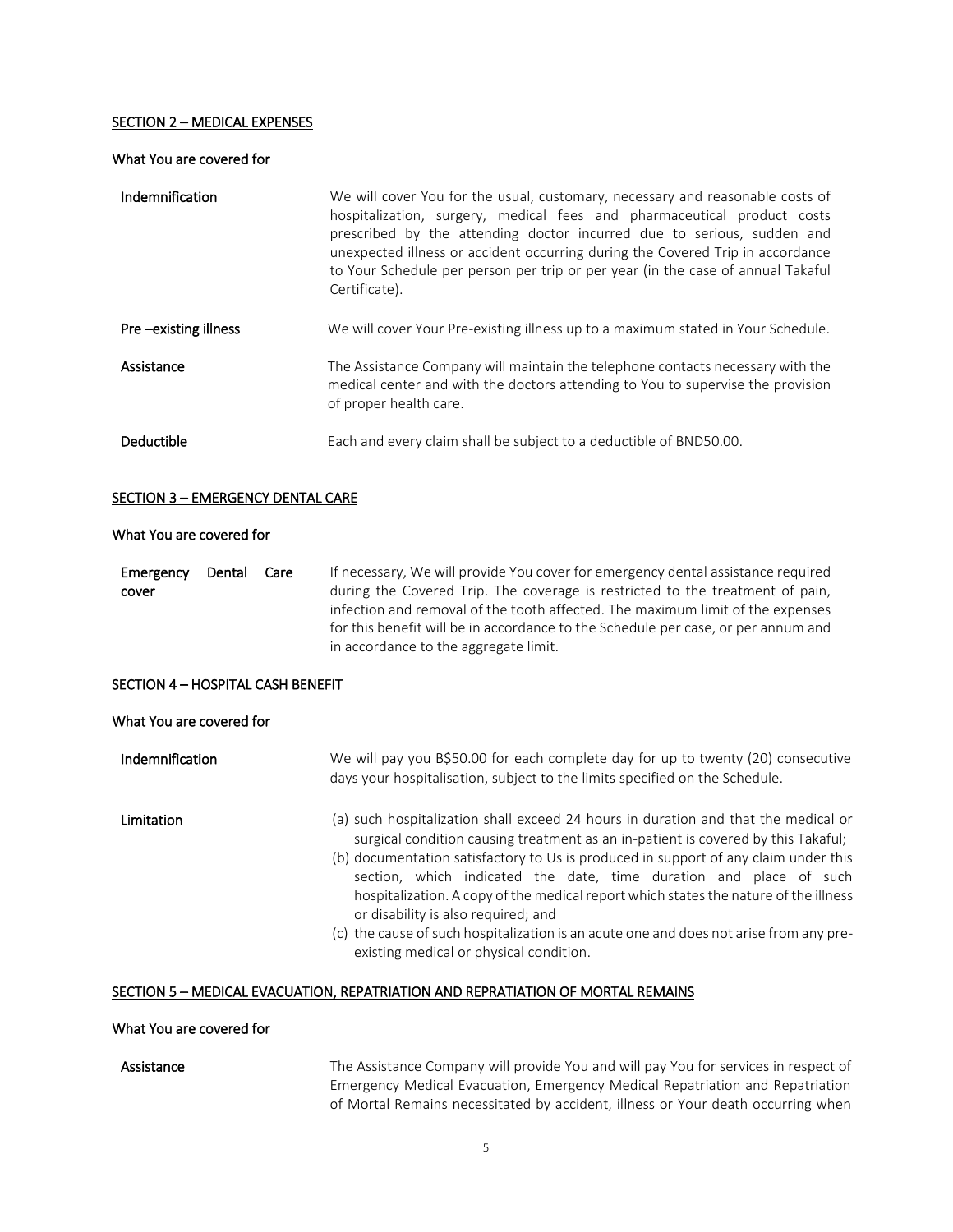|                                                                       | You are travelling outside Brunei for a period not exceeding 90 consecutive days on<br>any one trip.                                                                                                                                                                                                                                                                                                                                                                      |
|-----------------------------------------------------------------------|---------------------------------------------------------------------------------------------------------------------------------------------------------------------------------------------------------------------------------------------------------------------------------------------------------------------------------------------------------------------------------------------------------------------------------------------------------------------------|
| Arrangement and Payment<br>Medical<br>of<br>Emergency<br>Evacuation   | The Assistance Company will arrange for the air and/or surface transportation and<br>communication for moving You when You are in a Serious Medical Condition to the<br>nearest hospital where appropriate medical care is available. The Assistance<br>Company shall pay for the medically necessary expenses of such transportation and<br>communication and all usual and customary ancillary charges incurred in such<br>services arranged by The Assistance Company. |
| Arrangement and Payment<br>of<br>Emergency<br>Medical<br>Repatriation | The Assistance Company will arrange for Your return to Brunei by Air and/or surface<br>transportation following an emergency medical evacuation where the You are<br>evacuated to a place outside Brunei for in hospital treatment. The Assistance<br>Company shall pay for the expenses necessarily and unavoidably incurred in the<br>services so arranged by The Assistance Company.                                                                                   |
|                                                                       | The Assistance Company reserves the right to decide the means or method by which<br>such repatriation will be carried out having regard to all the assessed facts and<br>circumstances of which The Assistance Company is aware at the relevant time.                                                                                                                                                                                                                     |
| Arrangement and Payment<br>of Repatriation of Mortal<br>Remains       | The Assistance Company will arrange for transporting of Your mortal remains from<br>the place of death to Brunei and pay for all expenses reasonably and unavoidably<br>incurred in the air and/or surface transportation so arranged by The Assistance<br>Company or alternatively pay the cost of burial at the place of death as approved by<br>The Assistance Company.                                                                                                |

#### SECTION 6 – TRIP CANCELLATION & CURTAILMENT

#### What You are covered for

Indemnification We will indemnify You in respect of all irrecoverable deposits, advance payments and other charges paid or due to be paid for travel and/or accommodation up to the amount shown in Your Schedule in the event of the cancellation or curtailment of Your Covered Trip.

- (a) Your death, accidental bodily injury or sudden illness, or the death, accidental bodily injury or sudden illness of Your immediate family member;
- (b) the death, accidental bodily injury or sudden illness of any person with whom You had arranged to travel, reside or conduct business with, or of the immediate family member;
- (c) You or any person with You whom You had arranged to travel, reside or conduct business with being: -
	- (i) Quarantined or called for witness or jury service;
	- (ii) Called for emergency duty as a member of the armed forces, the defence of civil administration, the police force or the fire and rescue, public utility or medical services; or
	- (iii) Required to be present at his home or place of business in the usual country of residence following burglary or major damage.

Covered Reasons for cancellation or curtailment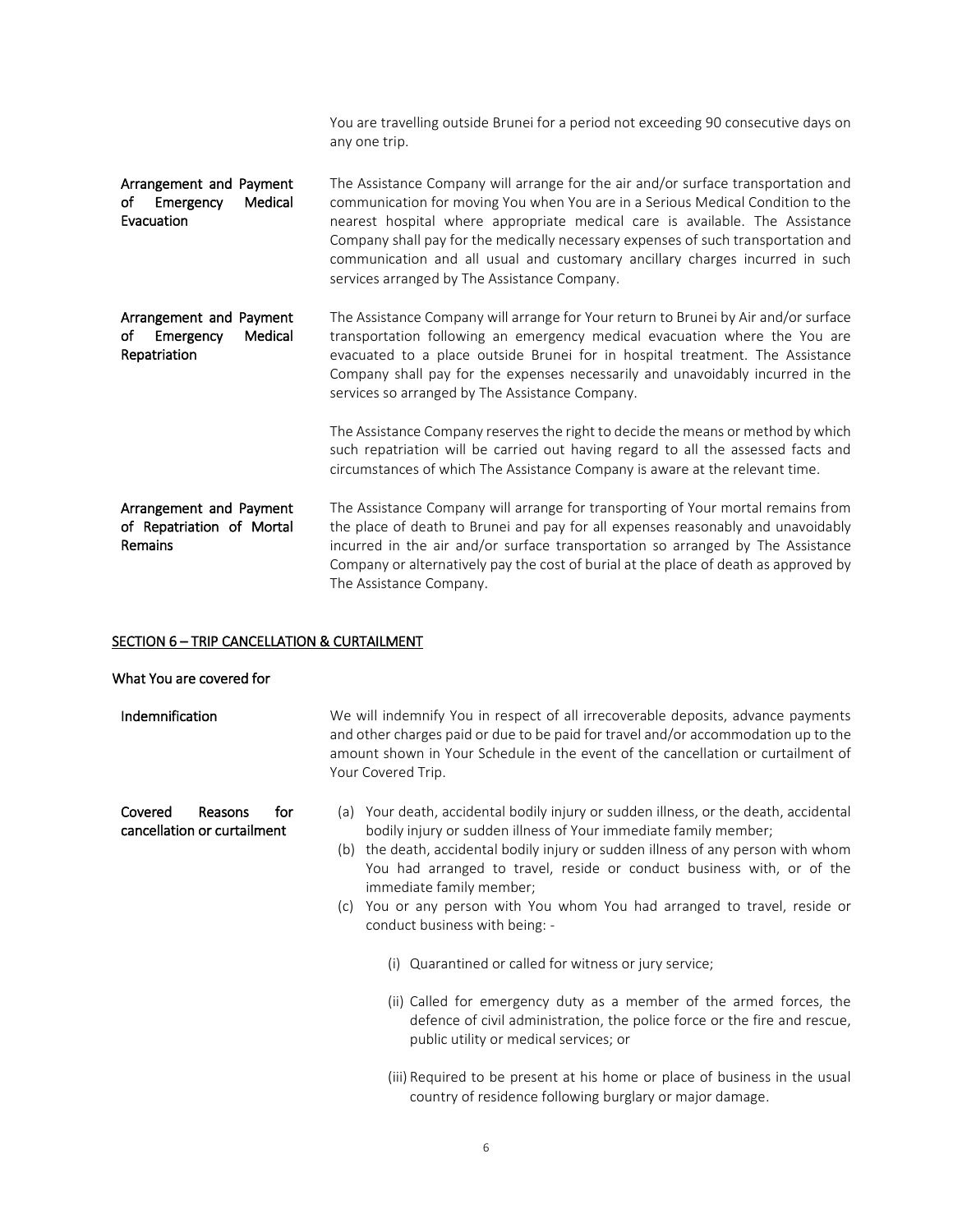|                                                                                                     | (d) The cancellation of scheduled or chartered transport services (including<br>connecting publicly licensed transportation) caused by accident, strike,<br>industrial action, hi-jack, terrorist act, criminal act, bomb scare, riot, civil<br>commotion, fire, flood, earthquake, landslide, avalanche, adverse weather<br>conditions or mechanical breakdown, provided that the event giving rise to<br>such cancellation occurs, or is only announced, after the Covered Trip is<br>booked or this Takaful is affected;<br>(e) Major damage rendering uninhabitable the accommodation in which You had<br>previously booked to reside during the Covered Trip; and<br>Failure to obtain visas although You have applied to the relevant consulate at<br>(f)<br>last 21 days prior to the trip with all required documents. |
|-----------------------------------------------------------------------------------------------------|--------------------------------------------------------------------------------------------------------------------------------------------------------------------------------------------------------------------------------------------------------------------------------------------------------------------------------------------------------------------------------------------------------------------------------------------------------------------------------------------------------------------------------------------------------------------------------------------------------------------------------------------------------------------------------------------------------------------------------------------------------------------------------------------------------------------------------|
| In the event of burglary or<br>major damage leading to<br>Your trip cancellation and<br>curtailment | You must provide Us with satisfactory proof of burglary or major damage.                                                                                                                                                                                                                                                                                                                                                                                                                                                                                                                                                                                                                                                                                                                                                       |
| <b>Deductible</b>                                                                                   | Each and every claim shall be subject to a deductible of BND100.00.                                                                                                                                                                                                                                                                                                                                                                                                                                                                                                                                                                                                                                                                                                                                                            |
| What you are not covered for                                                                        |                                                                                                                                                                                                                                                                                                                                                                                                                                                                                                                                                                                                                                                                                                                                                                                                                                |
| This section does not cover                                                                         | (a) claims resulting from childbirth, pregnancy or any medical complications<br>resulting therefrom within two (2) months of the estimated date of<br>delivery;<br>(b) any conditions or set of circumstances known to You at the time the trip<br>was booked or at the time this Takaful is affected, where such condition or<br>set of circumstances could reasonably have been expected to give rise to<br>the cancellation or curtailment of Your Covered Trip; or<br>any lack of or unreasonable care taken by You in respect of: -<br>(c)<br>(i) travelling to the airport or station;<br>(ii) route to the airport or station; or<br>(iii) departure time.                                                                                                                                                              |
| <b>SECTION 7-TRIP DELAY</b>                                                                         |                                                                                                                                                                                                                                                                                                                                                                                                                                                                                                                                                                                                                                                                                                                                                                                                                                |
| What You are covered for                                                                            |                                                                                                                                                                                                                                                                                                                                                                                                                                                                                                                                                                                                                                                                                                                                                                                                                                |
| Indemnification                                                                                     | In the event that transport services on which You have previously booked to travel<br>are delayed after checking in for the first departure or at other times during Your                                                                                                                                                                                                                                                                                                                                                                                                                                                                                                                                                                                                                                                      |

journey which arises from events or circumstances entirely beyond Your control, for every six (6) hours waiting period, We shall reimburse You in respect of restaurant meals, refreshments and/or hotel accommodation used during the period of delay on the outward journey at commencement of the Covered Trip as follows: -

- (a) up to the limits of Your Schedule for irrecoverable losses paid or to be paid if You opt to cancel the Covered Trip completely following delay of more than twenty-four (24) hours, excluding any amounts recoverable, or
- (b) for each completed six (6) hours period of delay an amount of what is stated in Your Schedule will be paid and up to a maximum stated in Your Schedule.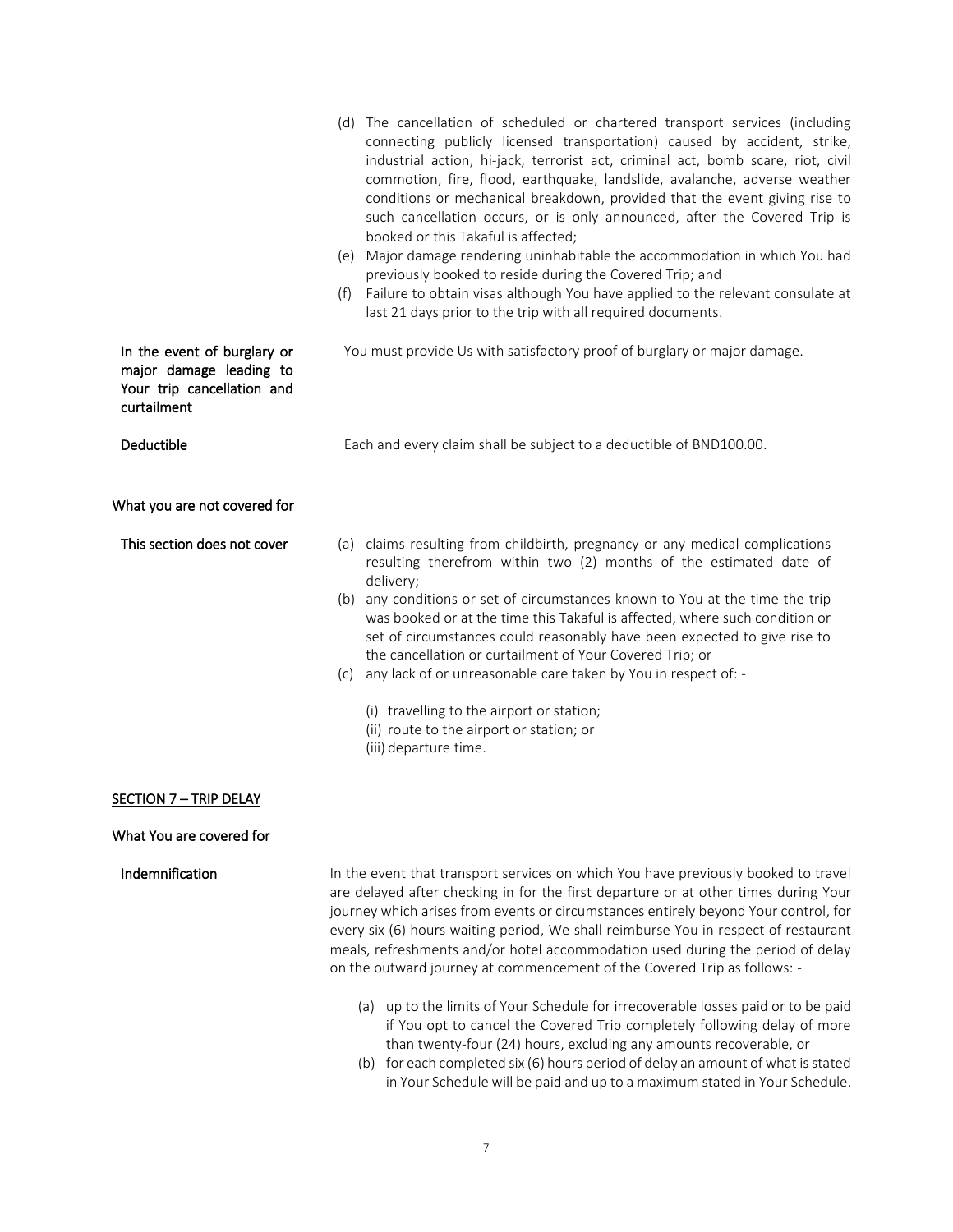| In the event of a trip delay      | You must obtain written confirmation from the carriers or their agents of the actual<br>date and time of departure and the reasons for delay before a claim is considered<br>under this Section of this Certificate.                          |
|-----------------------------------|-----------------------------------------------------------------------------------------------------------------------------------------------------------------------------------------------------------------------------------------------|
|                                   | Claims under this Section shall be calculated from the actual time of departure of<br>the conveyance on which You were booked to travel, as specified in the booking<br>confirmation.                                                         |
| Covered Reasons for trip<br>delay | (a) Serious weather conditions;<br>Technical or mechanical derangement of aircraft or conveyances; and<br>(b)<br>Cancellation or postponement of a flight or vessel due to such derangement.<br>(c)                                           |
| What you are not covered for      |                                                                                                                                                                                                                                               |
| This section does not cover       | Claims arising directly or indirectly from the following: -                                                                                                                                                                                   |
|                                   | (a) Strike or industrial action or air traffic control delay existing or publicly<br>declared by the date these benefits became effective or when You booked<br>Your trip (whichever is the earliest); or                                     |
|                                   | (b) The withdrawal from service (temporary or otherwise) of public transport<br>on the orders or recommendation of the regulatory authority in any<br>country. You should refer any claim in this case to the transport operator<br>involved. |

#### SECTION 8 – BAGGAGE (LOST / DAMAGED)

| What You are covered for |                                                                                                                                                                                                                                                                                                                                                                                                                                           |
|--------------------------|-------------------------------------------------------------------------------------------------------------------------------------------------------------------------------------------------------------------------------------------------------------------------------------------------------------------------------------------------------------------------------------------------------------------------------------------|
| Indemnification          | We will indemnify You up to the amount shown in the Schedule for the accidental<br>loss, theft, or damage to Your baggage or Your personal effects which is carried<br>on the outward journey abroad during the Covered Trip. We may, at Our option,<br>either replace, reinstate or repair the loss or damage to Your baggage or Your<br>personal effects as per the limits under the Schedule.                                          |
| Amount Payable           | The amount payable will be the value at today's price with deduction of wear and<br>tear and depreciation.                                                                                                                                                                                                                                                                                                                                |
|                          | Depreciation for baggage more than five (5) years will be 10% from the amount<br>of the original purchase value.                                                                                                                                                                                                                                                                                                                          |
| <b>Deductible</b>        | Each and every claim shall be subject to a deductible of BND30.00.                                                                                                                                                                                                                                                                                                                                                                        |
| <b>Theft</b>             | In the event that the destruction, loss or damage to Your baggage or personal<br>effects is a result of theft, or attempted theft, You shall report all incidences to<br>the local Police and/or Your accommodation management if the incident<br>occurred in the place of Your accommodation in the country where the incident<br>occurred within twenty-four (24) hours of discovery and You must obtain an<br>official written report. |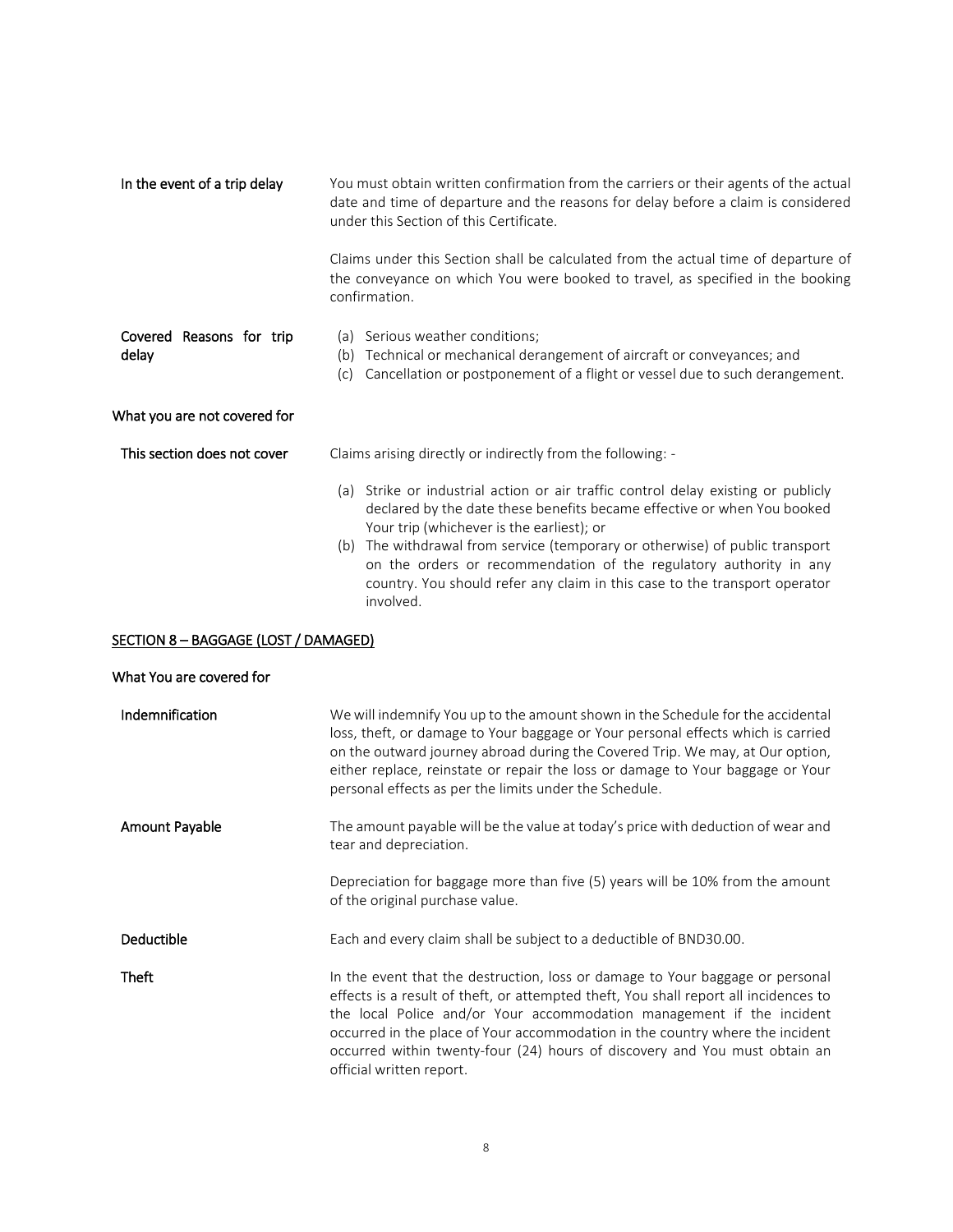| In the event of destruction,<br>loss or damage | You must: -                                                                                                                                                                                                                                                                                                                |
|------------------------------------------------|----------------------------------------------------------------------------------------------------------------------------------------------------------------------------------------------------------------------------------------------------------------------------------------------------------------------------|
|                                                | (a) immediately obtain a copy of the official baggage irregularity report<br>from the carriers but not later than twenty-four (24) hours of discovery<br>of the incident when the destruction, loss or damage to Your baggage<br>or personal effects occurred during transit and/or outward journey; and                   |
|                                                | (b) retain all travel tickets and tags for submission if a claim is to be made<br>under Your Takaful Certificate.                                                                                                                                                                                                          |
| Repair costs                                   | In the event that the repair cost is more than the value of the item, We will<br>consider Your baggage or personal effects a lost item.                                                                                                                                                                                    |
| Items submitted to Claims<br>Department        | In the event of damage to Your baggage or personal effects, You must retain any<br>property which is damaged for proof of the damage, and if requested, send it to<br>Us at Your own expense. You must not abandon any property or dispose of any<br>damaged items, as We may need to inspect them.                        |
|                                                | If We pay a claim for the full value of the property and it is subsequently<br>recovered or if there is any salvage, then it will become Our property.                                                                                                                                                                     |
| What You are not covered for                   |                                                                                                                                                                                                                                                                                                                            |
| This section does not cover                    | (a) any amount that exceeds the limit of Our liability in Your Schedule for each                                                                                                                                                                                                                                           |
|                                                | item or pair or set;<br>(b) any baggage or personal effects that is not carried on the journey abroad<br>during the Covered Trip and is not owned or held by You;                                                                                                                                                          |
|                                                | any destruction, loss or damage to Your baggage or personal effects that is<br>(c)<br>caused by Your lack of observation of ordinary and proper due care for the<br>safety of the items covered, including the examination of Your baggage<br>when received;                                                               |
|                                                | (d) breakage or damage to fragile articles of every description, stereo, video<br>and other electronic equipment, cassette and record players, radios,<br>household appliances, china, glassware, porcelain, object d'art, set and<br>unset precious and semiprecious gemstones, jewelry;                                  |
|                                                | (e) sports equipment whilst in use;<br>wear and tear, moth or vermin, cleaning, repairing or restoring process,<br>(f)                                                                                                                                                                                                     |
|                                                | atmospheric or climatic charges, or depreciation in value at Our discretion;<br>losses of cash, bank notes, negotiable instruments, bonds or securities and<br>(g)<br>documents of any kind and all expenditure resulting from losses of<br>passports, visas, air tickets and transportation, accommodation or any         |
|                                                | other tour vouchers;<br>(h) unattended baggage or baggage left behind or losses arising from personal                                                                                                                                                                                                                      |
|                                                | negligence or unexplainable disappearance;<br>loss or damage in consequence of delay, confiscation, detention or                                                                                                                                                                                                           |
|                                                | (i)<br>examination by customs authorities or other officials;                                                                                                                                                                                                                                                              |
|                                                | loss or damage in consequence of unattended vehicle, unless the baggage<br>(j)<br>or personal effects are locked in a secure area including but not limited to<br>the glove compartment or near boot or luggage area of the vehicle and is<br>covered so as not to be visible from the outside of the vehicle and provided |
|                                                | that there is evidence of forcible and violent entry into the vehicle; or<br>anything mentioned in the general exclusion of this Takaful Certificate.<br>(k)                                                                                                                                                               |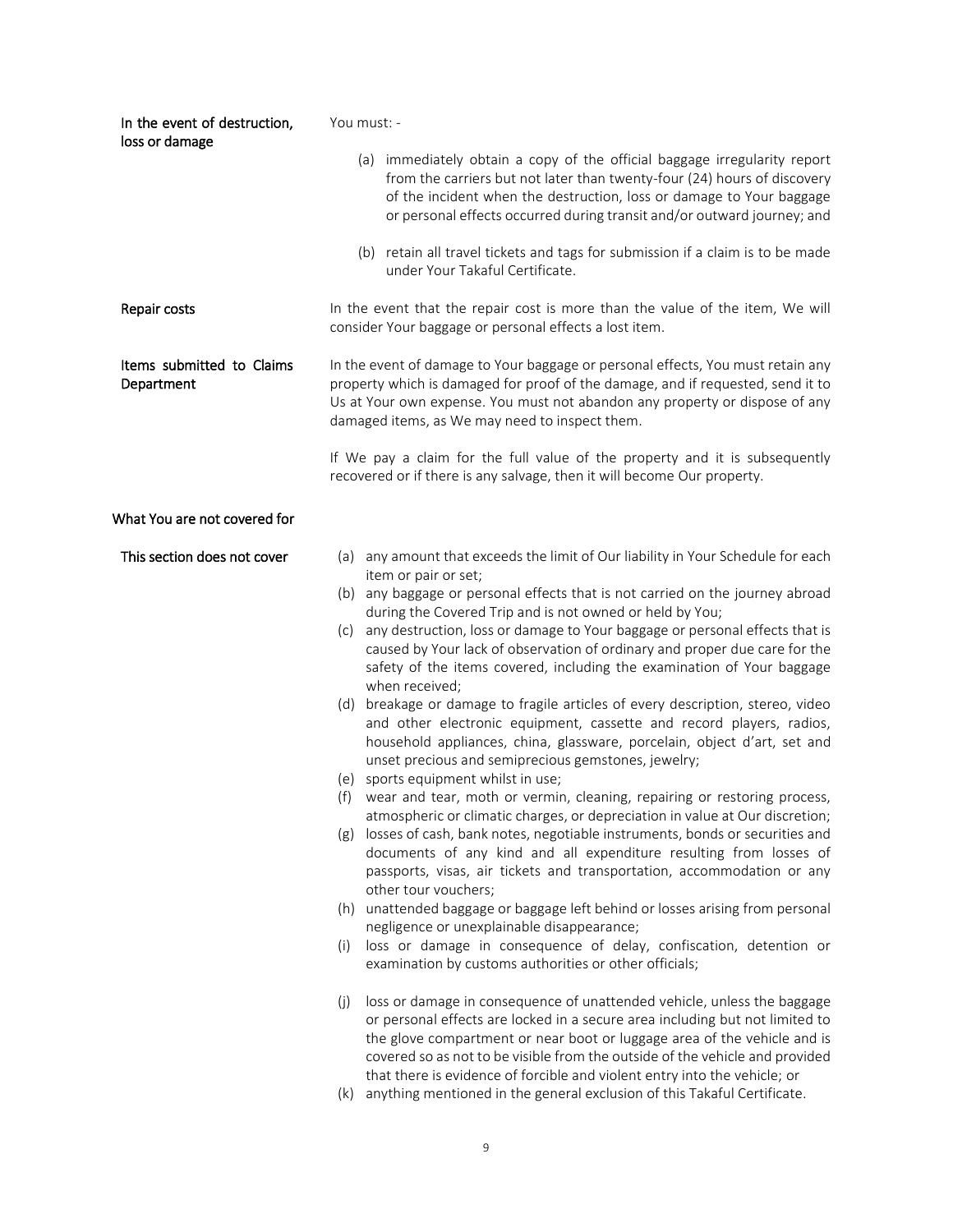# **SECTION 9 - BAGGAGE DELAY**

# What You are covered for

| Indemnification                                            | We shall reimburse You up to the amount shown in Your Schedule for emergency<br>purchase(s) of essential items of clothing or requisites consequent upon temporary<br>deprivation of baggage for at least six $(6)$ hours from the time of arrival at the<br>destination of the Covered Trip due to delay or misdirection or misplaced in delivery<br>by the carrier (hereinafter includes but not limited to airline, shipping and any other<br>relevant carrier services).                                                                                                                                                                                                                                                                                                                            |
|------------------------------------------------------------|---------------------------------------------------------------------------------------------------------------------------------------------------------------------------------------------------------------------------------------------------------------------------------------------------------------------------------------------------------------------------------------------------------------------------------------------------------------------------------------------------------------------------------------------------------------------------------------------------------------------------------------------------------------------------------------------------------------------------------------------------------------------------------------------------------|
| In the event of baggage<br>delay                           | You must: -                                                                                                                                                                                                                                                                                                                                                                                                                                                                                                                                                                                                                                                                                                                                                                                             |
|                                                            | (a) obtain and submit to us a certified official baggage irregularity report from<br>the carrier in regard to any delay or misdirection or misplacement of Your<br>baggage; and<br>(b) provide Us with the documentations (including original purchase receipts)<br>that is showing the details of the expenditures of essential items and keep<br>all the receipts of the purchase of the essential items                                                                                                                                                                                                                                                                                                                                                                                              |
|                                                            | We will remain our right to request from You to provide other relevant<br>documentations if necessary in support of Your claim and to deny if We deem it<br>proper.                                                                                                                                                                                                                                                                                                                                                                                                                                                                                                                                                                                                                                     |
| What you are not covered for                               |                                                                                                                                                                                                                                                                                                                                                                                                                                                                                                                                                                                                                                                                                                                                                                                                         |
| This section does not cover                                | (a) any delay as a result of any detention or confiscation by customs or any<br>other officials and/or authorities;<br>(b) claim that is made under another section of this Takaful Certificate for the<br>same baggage;<br>(c) if You do not report the delay or misdirection or misplacement of Your<br>baggage within twenty-four (24) hours to any appropriate authorities and<br>provide Us with a written statement from whomever You reported it to;<br>(d) if Your baggage is delayed or misdirected or misplaced on Your return to<br>Brunei Darussalam;<br>(e) if You are entitled to be adequately reimbursed by the carrier who is<br>responsible for Your delayed or misdirected or misplaced baggage;<br>anything mentioned in the General Exclusions of this Takaful Certificate.<br>(f) |
| SECTION 10 – HIJACK / KIDNAP                               |                                                                                                                                                                                                                                                                                                                                                                                                                                                                                                                                                                                                                                                                                                                                                                                                         |
| What You are covered for                                   |                                                                                                                                                                                                                                                                                                                                                                                                                                                                                                                                                                                                                                                                                                                                                                                                         |
| Indemnification                                            | We will reimburse You for each 24-hours You are incarcerated up to a maximum<br>specified in Your Schedule in the event that You are prevented from reaching Your<br>scheduled destination through hijack of the aircraft or other vehicle in which You are<br>travelling for and in excess of six (6) hours.                                                                                                                                                                                                                                                                                                                                                                                                                                                                                           |
| In the event where You are<br>a victim of Hijack or Kidnap | We will not pay for any claim where You have not obtained a written statement from<br>an appropriate authority confirming the hijack and the duration of it.                                                                                                                                                                                                                                                                                                                                                                                                                                                                                                                                                                                                                                            |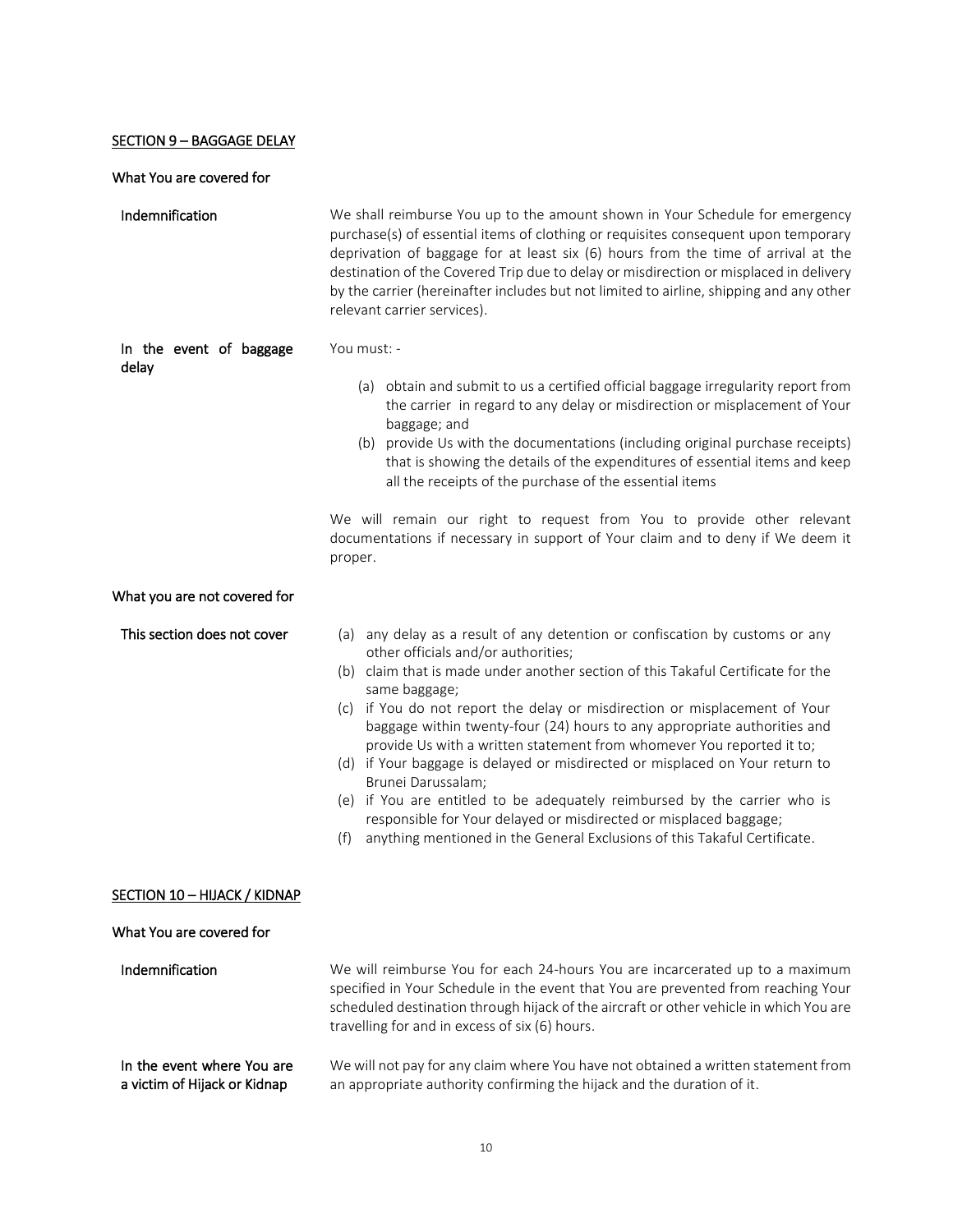Extension If You are the victim of a Kidnap or Hijack, this Takaful shall continue for a period not exceeding twelve (12) months from the date of Kidnap or Hijack to enable You to complete the original Journey or to return to the Usual country of residence.

| SECTION 11-PERSONAL MONEY                               |                                                                                                                                                                                                                                                                                                                                                                                                                                                                                                                                                                                                                                                                                                                                                                                    |  |  |  |
|---------------------------------------------------------|------------------------------------------------------------------------------------------------------------------------------------------------------------------------------------------------------------------------------------------------------------------------------------------------------------------------------------------------------------------------------------------------------------------------------------------------------------------------------------------------------------------------------------------------------------------------------------------------------------------------------------------------------------------------------------------------------------------------------------------------------------------------------------|--|--|--|
| What You are covered for                                |                                                                                                                                                                                                                                                                                                                                                                                                                                                                                                                                                                                                                                                                                                                                                                                    |  |  |  |
| Indemnification                                         | We will pay You up to amount shown in Your Schedule in the event of loss or theft<br>of Your personal money during Your Covered Trip.                                                                                                                                                                                                                                                                                                                                                                                                                                                                                                                                                                                                                                              |  |  |  |
| In the event of loss or theft<br>of Your personal money | You must: -<br>(a) report the loss or theft to the police within 24 hours of discovering it;<br>(b) get a written police report within 24 hours of reporting it, or as soon as<br>reasonably possible afterwards;<br>(c) present a valid confirmation of the amount of Your personal money, including<br>any foreign currency You are claiming for;<br>(d) always take reasonable care of Your own personal money to keep it safe and<br>take all reasonable steps to recover personal money that is lost or stolen.                                                                                                                                                                                                                                                               |  |  |  |
| What You are not covered for                            |                                                                                                                                                                                                                                                                                                                                                                                                                                                                                                                                                                                                                                                                                                                                                                                    |  |  |  |
| This section does not cover                             | (a) unattended personal money;<br>(b) personal money that is not carried with You and which was not locked in<br>Your personal accommodation or stored in a locked safety deposit box or<br>locked safe if Your accommodation has a locked safety deposit box or<br>locked safe;<br>(c) personal money left in a motor vehicle;<br>(d) personal money left in checked-in luggage;<br>(e) personal money left in a tent;<br>(f) any personal money confiscated, detained or delayed by Customs or other<br>officials;<br>(g) any claim for personal money as a result of changes in exchange rates or<br>mistakes;<br>(h) any loss or damage that that has been or will be reimbursed by any carrier,<br>hotel, travel agent or any other party responsible for the loss or damage. |  |  |  |
| <b>SECTION 12 - TERRORISM</b>                           |                                                                                                                                                                                                                                                                                                                                                                                                                                                                                                                                                                                                                                                                                                                                                                                    |  |  |  |
| What You are covered for                                |                                                                                                                                                                                                                                                                                                                                                                                                                                                                                                                                                                                                                                                                                                                                                                                    |  |  |  |
| Indemnification                                         | The cover provided by this Takaful Certificate extends to include injury loss or<br>damage to Person Covered as an innocent bystander by acts of terrorism.                                                                                                                                                                                                                                                                                                                                                                                                                                                                                                                                                                                                                        |  |  |  |
| Limitation                                              | This section does not include nuclear, chemical and biological terrorism.                                                                                                                                                                                                                                                                                                                                                                                                                                                                                                                                                                                                                                                                                                          |  |  |  |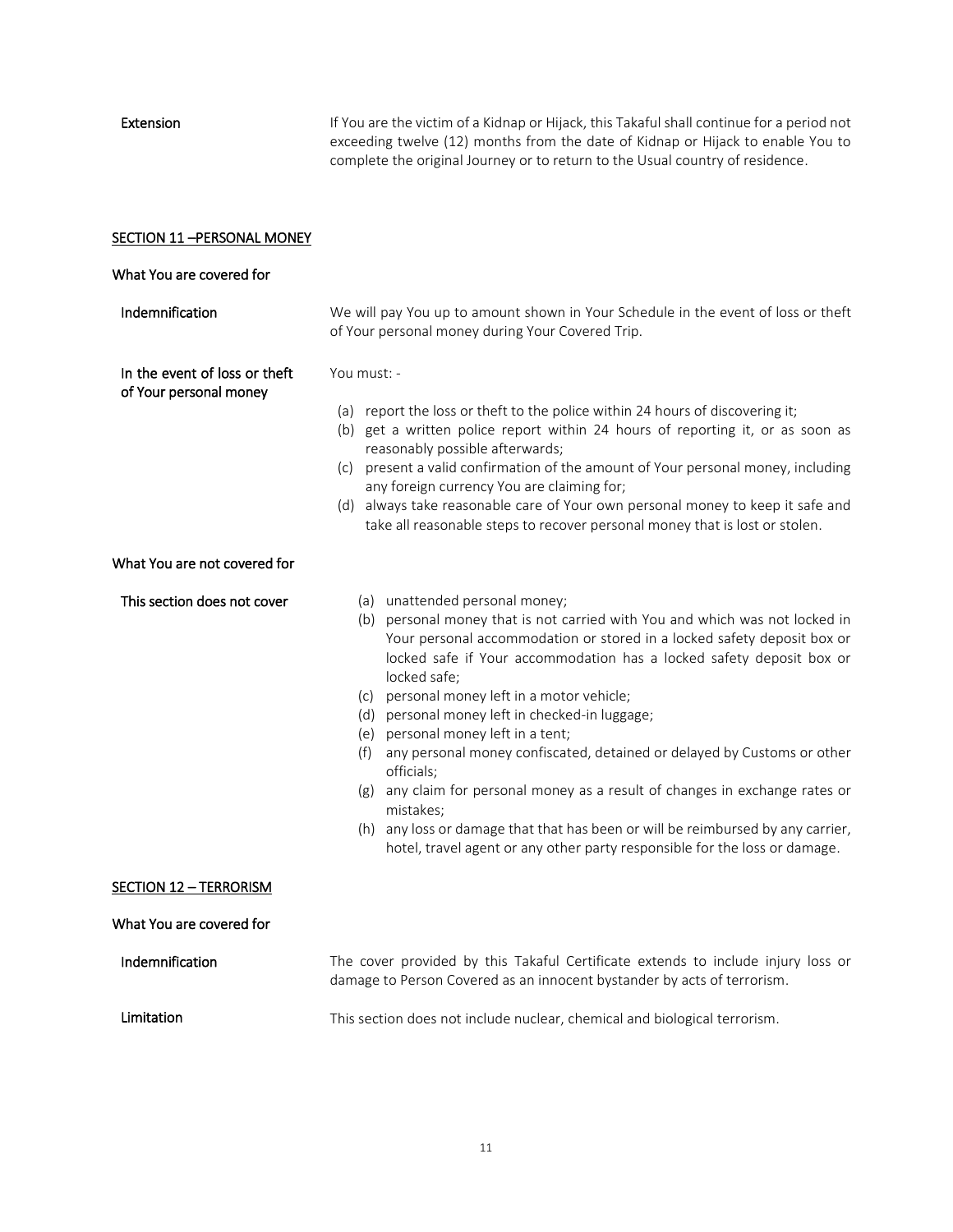#### SECTION 13 – 24 HOURS EMERGENCY MEDICAL ASSISTANCE AND TRAVEL ASSISTANCE

#### What You are covered for

International SOS Pte Ltd A 24‐hour Emergency Telephone is operated for the benefit of the Person Covered so that in the event of an emergency medical problem covered by this Takaful, help and advice will be given by the Assistance Company and if necessary, Emergency Medical Evacuation and Repatriation will be provided.

#### Scope of Services (a) International Medical Assistance

The Services provided hereunder are rendered on a world-wide basis.

#### (i) Telephone Medical Advice

The Assistance Company will arrange for the provision of medical advice to You over the telephone.

#### (ii) Medical Service Provider Referral

The Assistance Company shall provide You, upon request, with the name, address, telephone number and, if available, office hours of physicians, hospitals, clinics, dentists and dental clinics (collectively, "Medical Service Providers"). The Assistance Company shall not be responsible for providing medical diagnosis or treatment. Although the Assistance Company shall make such referrals, it cannot guarantee the quality of the Medical Service Providers and the final selection of a Medical Service Provider shall be Your decision. The Assistance Company, however, will exercise care and diligence in selecting the Medical Service Providers.

#### (iii) Arrangement of Hospital Admission

If Your medical condition is of such gravity as to require hospitalization, the Assistance Company will assist You in the hospital admission.

#### (iv) Guarantee of Medical Expenses Incurred during Hospitalization & Monitoring of Medical Condition During and After Hospitalization

The Assistance Company will, when authorized by Us, assist You by guaranteeing on behalf of Your medical expenses incurred during Your hospitalization. In addition to the hospital expenses, a case fee and any network re-pricing share listed in Annex A of Our agreement with the Assistance Company shall also be payable by Us to Takaful Brunei Am Sdn Bhd for the provision of such a service.

In the event the Assistance Company has guaranteed the Your hospitalization expenses, the Assistance Company will monitor the Your medical condition during and after hospitalization, subject to any and all obligations in respect of confidentiality and relevant authorization. The Assistance Company shall review the hospitalization expense incurred by You for the same to be reasonable and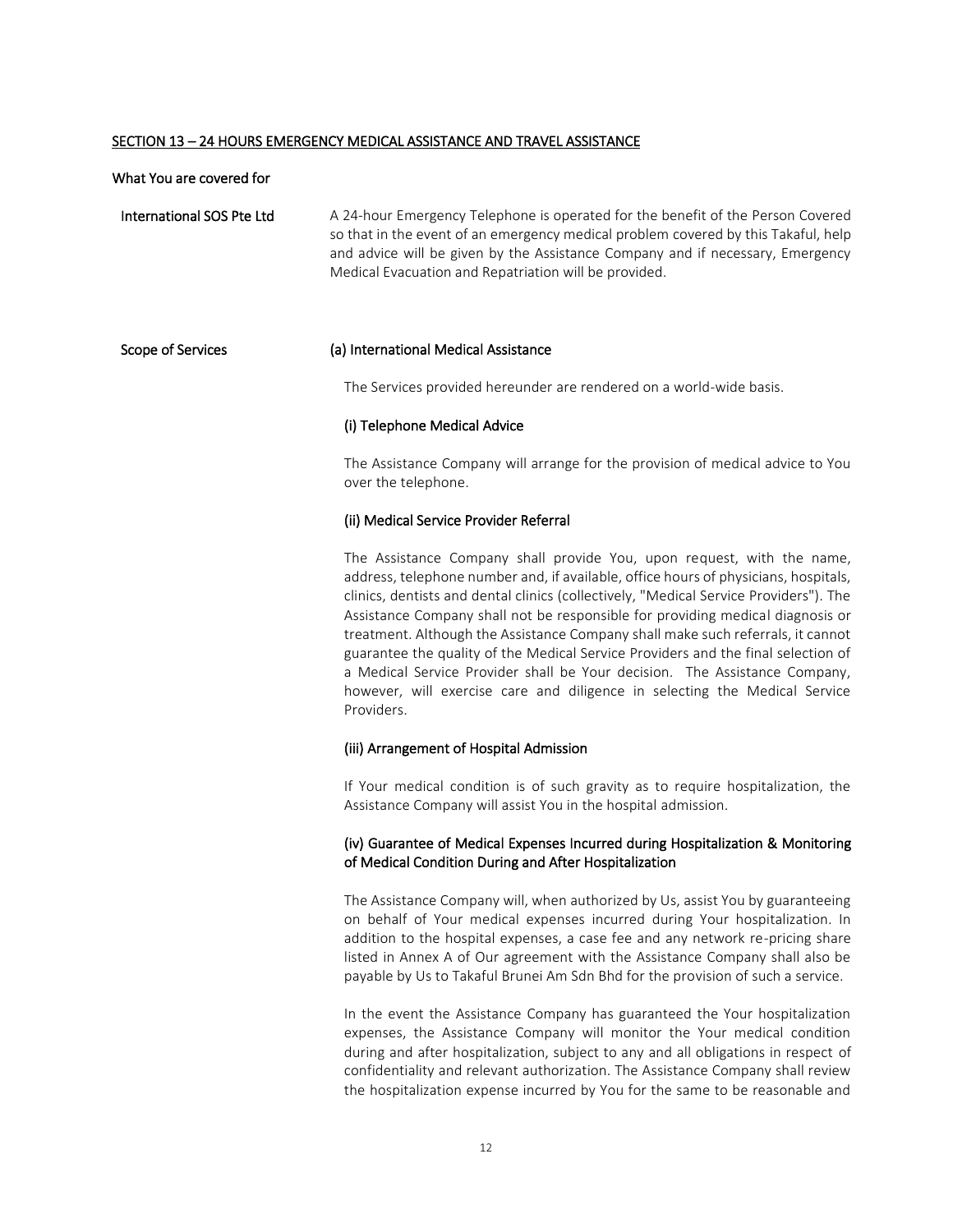customary and consistent both with reasonable standards for the Your condition and location.

#### (v) Arrangement and Payment of Emergency Medical Evacuation

The Assistance Company will arrange and pay for the air and/or surface transportation and communication for moving You when in a Serious Medical Condition to the nearest hospital where appropriate medical care is available. The Assistance Company shall pay for the medically necessary expenses of such transportation and communications and all usual and customary ancillary charges incurred in such services arranged by the Assistance Company.

The Assistance Company retains the absolute right to decide whether the Your medical condition is sufficiently serious to warrant emergency medical evacuation. The Assistance Company further reserves the right to decide the place to which You shall be evacuated and the means or method by which such evacuation will be carried out having regard to all the assessed facts and circumstances of which the Assistance Company is aware at the relevant time.

#### (vi) Arrangement and Payment of Emergency Medical Repatriation

The Assistance Company will arrange and pay for Your return to Your habitual country of residence by air and/or surface transportation following an emergency medical evacuation where Your are evacuated to a place outside Your habitual country of residence for in-hospital treatment. The Assistance Company shall pay for the expenses necessarily and unavoidably incurred in the services so arranged by the Assistance Company.

The Assistance Company reserves the right to decide the means or method by which such repatriation will be carried out having regard to all the assessed facts and circumstances of which the Assistance Company is aware at the relevant time.

#### (vii) Arrangement and Payment of Transportation of Mortal Remains

The Assistance Company will arrange and pay for transporting Your mortal remains from the place of death to Your habitual country of residence and pay for all expenses reasonably and unavoidably incurred in the air and/or surface transportation so arranged by the Assistance Company or alternatively pay the cost of burial at the place of death as approved by the Assistance Company, subject to any governmental regulations.

#### (viii) Arrangement and Payment of Compassionate Visit

The Assistance Company will arrange and pay for one (1) economy class return airfare for Your one (1) relative or (1) friend to join You who, when travelling alone, is hospitalized outside Your habitual country of residence for a period in excess of seven (7) consecutive days, subject to the Assistance Company's prior approval and only when judged necessary by the Assistance Company on medical and compassionate grounds.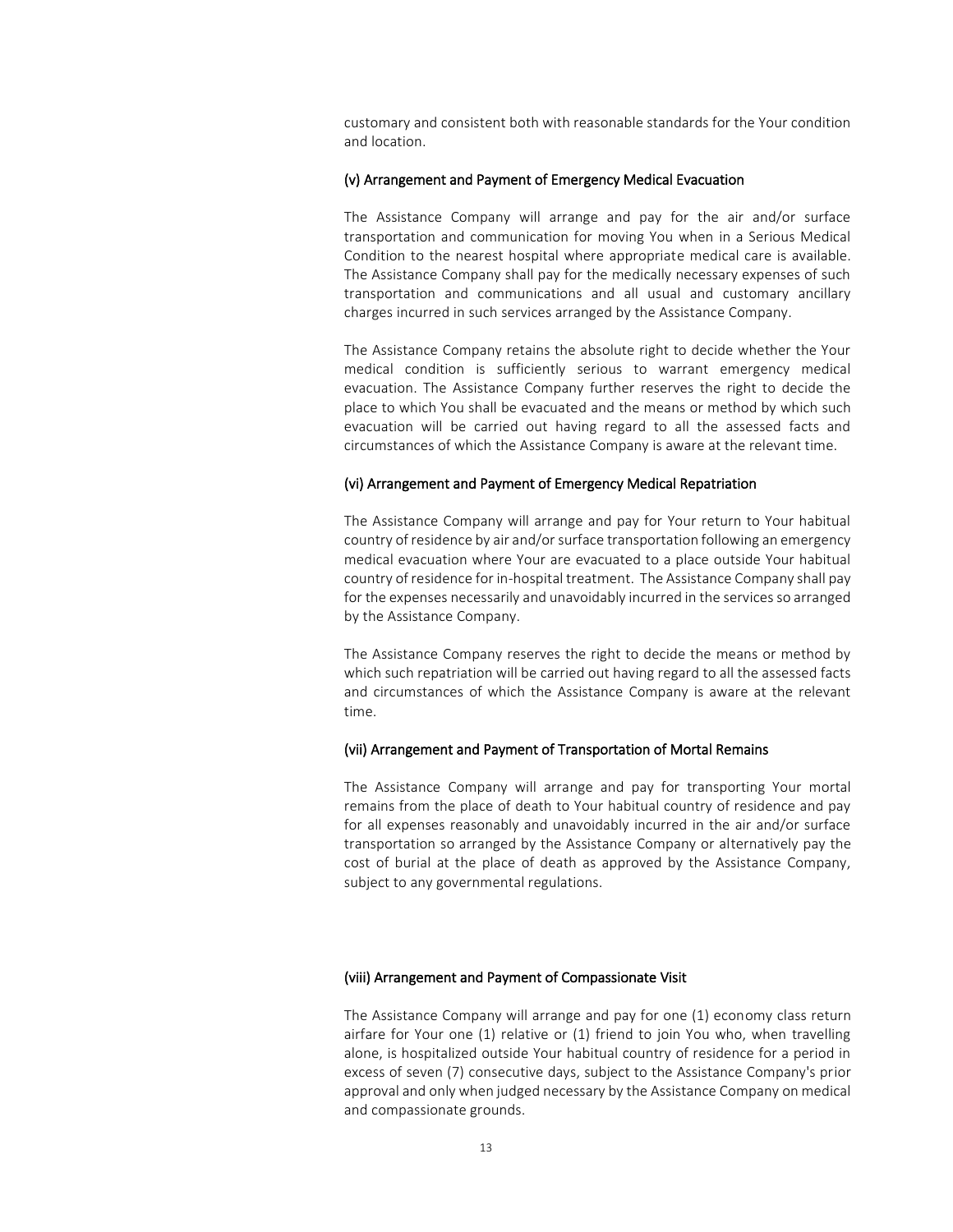#### (ix) Arrangement and Payment of Return of Minor Children

The Assistance Company will arrange and pay for one (1) economy class one-way airfare for the return of minor child aged eighteen (18) years old and below, unmarried and in school to Your habitual country of residence if he is left unattended as a result of the accompanying Your illness, accident or emergency medical evacuation. An escort will be provided, when required, at no charge.

#### (x) Arrangement and Payment of Convalescence Expenses

The Assistance Company will arrange and pay for the additional hotel accommodation expenses necessarily and unavoidably incurred by You related to an incident requiring emergency medical evacuation, emergency medical repatriation or hospitalisation. The Assistance Company's prior approval, subject to its determination on medical grounds, is required in respect of such payment.

The above Services [items (i) to (iii)] are purely on referral or arrangement basis. The Assistance Company shall not be responsible for any third party expenses which shall be solely Your responsibility.

The above Services [item (iv)] are charged on a case by case basis. A schedule of fees listed in Our agreement with the Assistance Company shall be payable by Us for the provision of such Services. The Assistance Company shall not be responsible for any third party expenses which shall be solely the Our responsibility.

The above Services [items  $(v)$  to  $(x)$ ] are subjected to the customary exclusions listed in Article 4 of Our agreement with the Assistance Company.

#### (b) Travel Assistance

The Services provided hereunder are rendered on a world-wide basis.

#### (i) Inoculation and Visa Requirement Information

The Assistance Company shall provide information concerning visa and inoculation requirements for foreign countries, as those requirements are specified from time to time in the World Health Organization's website or published information which the Assistance Company deems relevant. This information will be provided to You at any time, whether or not Your are travelling or an emergency has occurred.

#### (ii) Interpreter Referral

The Assistance Company will provide the names, telephone numbers and, if possible and requested, hours of opening of interpreters' office in foreign countries.

Although the Assistance Company shall make such referrals, it cannot guarantee the quality of the service provider and the final selection of a service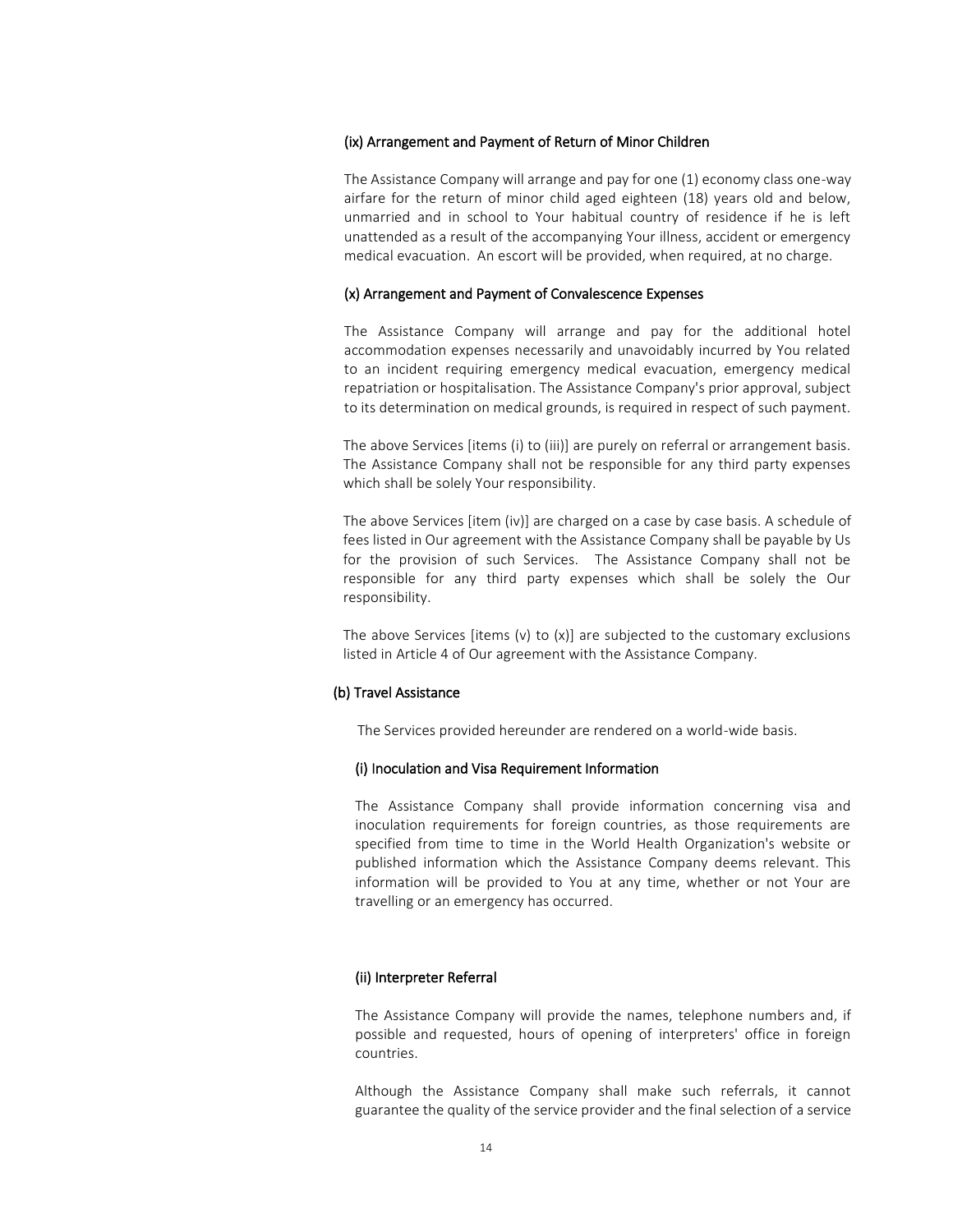provider shall be Your decision. The Assistance Company, however, will exercise care and diligence in selecting the service providers.

#### (iii) Lost document advice & assistance

The Assistance Company will assist You who have lost important travel documents (e.g. passport, credit cards) while traveling outside Your habitual country of residence by providing instructions for recovery or replacement.

#### (iv) Legal Referral

The Assistance Company will provide You with the name, address, telephone numbers, if requested by You and if available, office hours for referred lawyers and legal practitioners. The Assistance Company will not give any legal advice to You.

Although the Assistance Company shall make such referrals, it cannot guarantee the quality of the service provider and the final selection of a service provider shall be Your decision. The Assistance Company, however, will exercise care and diligence in selecting the service providers.

#### (v) Emergency Translation Assistance

In the event of an emergency situation, and where available, the Assistance Company will provide telephone translation assistance through its concierge centre network.

#### (vi) Emergency Message Transmission

The Assistance Company shall assist You to arrange for emergency document to be delivered to Your friend, relative or business associate, upon the Your request to do so.

#### (vii) Arrange Transportation and Accommodation for Accompanying Family Members

The Assistance Company will coordinate emergency travel arrangements for family members who accompany You when you are hospitalized.

The above Services [items (i) to (vii)] are purely on referral or arrangement basis. The Assistance Company shall not be responsible for any third party expenses which shall be solely Your responsibility.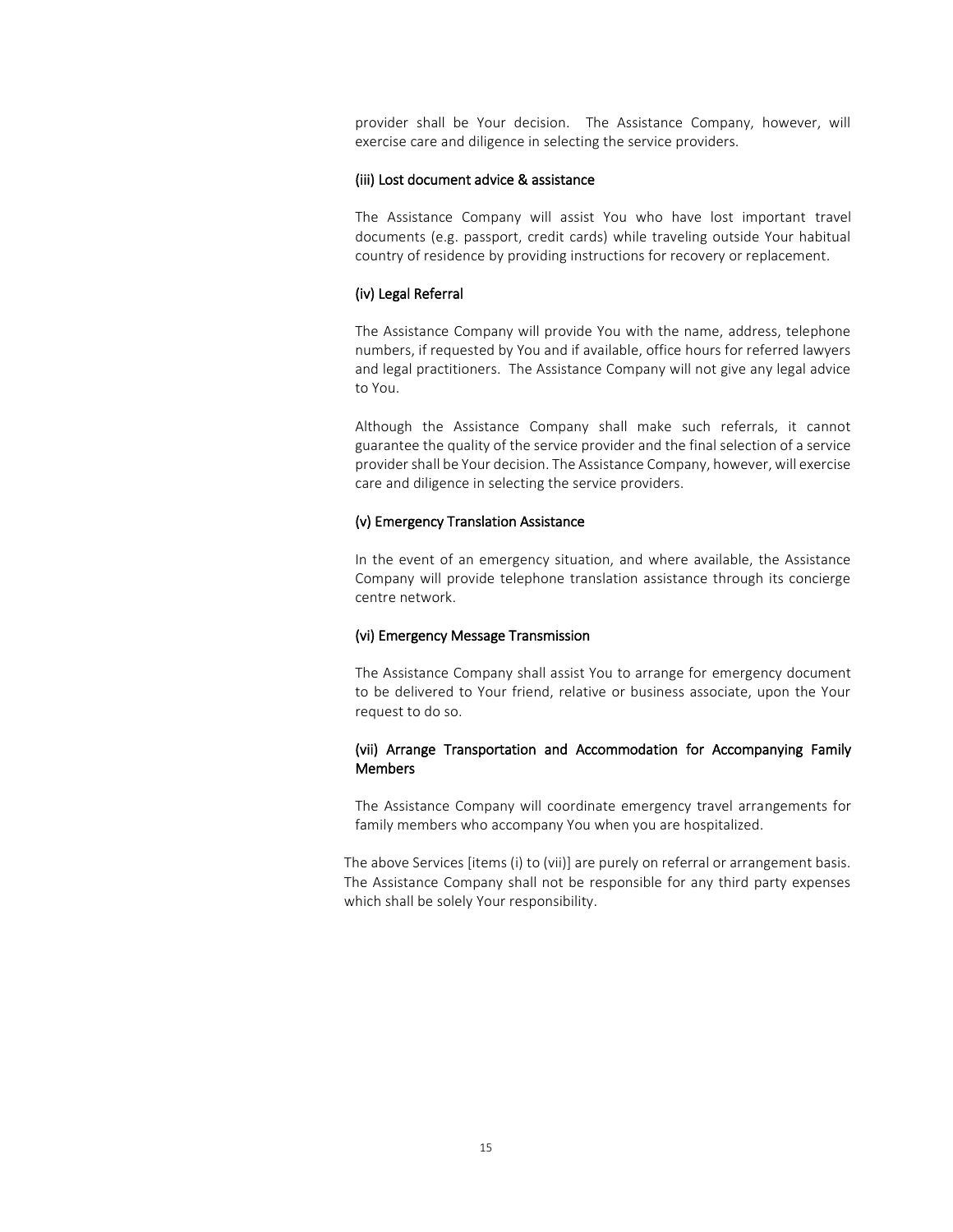# GENERAL CONDITIONS

### Cancellation of Certificate

This Takaful Certificate may be cancelled:

- i) By You giving fourteen (14) days written notice to Us provided no claim has occurred in the current Period of Takaful. We shall retain in the General Takaful fund the Takaful Contribution You have paid on a pro-rata basis in proportion to when this Takaful Certificate was in force. The balance of the Takaful Contribution will be refunded to You after deduction of the wakalah fee and service charge for the cancellation. Cancellation will take effect from the date the current Takaful Certificate, the Schedule and the Certificate of Takaful are received by Us
- ii) by Us giving fourteen (14) days written notice by registered post to You at Your last known address. If You are entitled to a refund this will be given to You.

#### Takaful Principle and Distribution of Underwriting Surplus

#### TABARRU'

You hereby entrust to Takaful Brunei Am Sdn Bhd, of which 65% of the Takaful contribution will be donated as Tabarru' into the General Takaful Fund to help other eligible Participants under the Takaful Contract.

#### WAKALAH

You hereby appoint Takaful Brunei Am Sdn Bhd as Wakeel (agent) to administer, manage, invest and distribute the General Takaful Fund to other Participants in times of misfortune subject always to the terms and conditions stated in the Takaful Certificate and the Schedule. To this end, You agree to give 35% of the Takaful contribution to Takaful Brunei Am Sdn Bhd as a Wakalah Fee for the aforementioned services.

### DISTRIBUTION OF UNDERWRITING SURPLUS

You hereby understand and agree that the underwriting surplus arising from the said Fund, if any, shall be managed by Takaful Brunei Am Sdn Bhd in a manner deemed fit by Takaful Brunei Am Sdn Bhd and accordance to Shariah principles which shall give benefits to You and the said Takaful Fund. You also understand that as agreed and approved by the Shariah Advisory Body of Takaful Brunei Am Sdn Bhd, the underwriting surplus will only be distributed to You as hibah upon renewal of this Takaful Certificate PROVIDED THAT You have not incurred any claim and received any benefit under this Takaful Certificate whilst it is in force. If there is no renewal on this Takaful Certificate, You further agree that there is no underwriting surplus shall be distributed to You and it shall be made as Tabarru' in the General Takaful Fund for the benefits of the Takaful participants and the General Takaful Fund itself.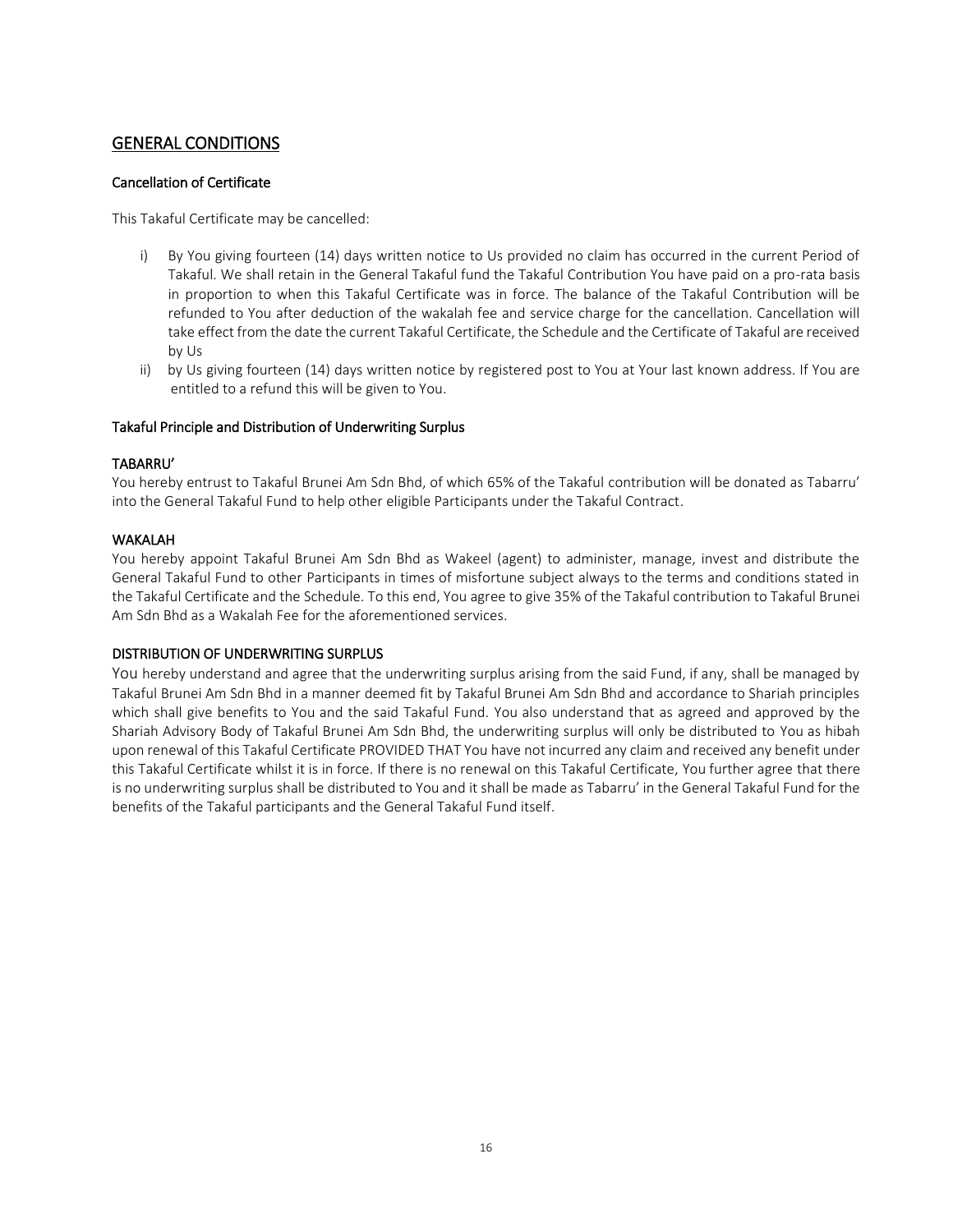# GENERAL EXCLUSIONS

Your Takaful Certificate does not cover any of the following:

a) Any expenses incurred in any event occurring when You are in Your Country of Habitual Residence;

b) Any costs or expenses not expressly covered by the Assistance Company's program and not approved in advance and in writing by the Assistance Company and/or not arranged by the Assistance Company. This exception shall not apply to emergency medical evacuation from remote or primitive areas when the Assistance Company cannot be contacted in advance and delay might reasonably be expected in Your loss of life or harm;

c) Any expenses incurred as a result of Your bad faith, Your participation in criminal acts, or as a result of Your fraudulent, seriously negligent or reckless actions including Your actions in a state of derangement or under psychiatric treatment costs for which are themselves excluded;

d) Any expenses incurred as a result of extraordinary natural phenomena such as floods, earthquakes, landslides, volcanic eruptions, atypical cyclonic storms, falling objects from space and aerolites, and in general any extraordinary atmospheric, meteorological, seismic or geological phenomenon any other type of natural disaster;

e) Any expenses incurred as a result of events or actions of the Armed Forces or Security Forces in peacetime;

f) Any expenses incurred as a result of wars, with or without prior declaration, and any conflicts or international interventions using force or duress or military operations of whatever type;

g) Any expenses incurred as a result of Your engagement in active service in the armed forces or police of any nation; active participation in war (whether declared or not), invasion, act of foreign enemy, hostilities, civil war, rebellion, riot, revolution or insurrection;

h) Any expenses, regardless of any contributory cause(s), involving the use of or release or the threat thereof of any nuclear weapon or device or chemical or biological agent, including but not limited to expenses in any way caused or contributed to by an Act of Terrorism or war, unless otherwise endorsed;

i) Any expenses incurred as a direct result of nuclear reaction or radiation;

j) Any expenses incurred as a result of You taking part in bets, challenges or brawls, save in the case of legitimate defence or necessity;

k) Any expenses incurred as a result of Your participation in competitions, sports, and preparatory or training tests;

l) Any expenses related to accident or injury occurring due to Your engagement in any hazardous activity, pastime or pursuit, caving, mountaineering or rock climbing necessitating the use of guides or ropes, potholing, skydiving, parachuting, bungeejumping, ballooning, hang gliding, deep sea diving utilizing hard helmet with air hose attachments, martial arts, rallying, racing of any kind other than on foot, and any organized sports undertaken on a professional or sponsored basis;

m) Any expenses incurred as a result of Your participation in competitions or tournaments organised by sporting federations or similar organisations;

n) Any expenses incurred as a result of Your participation in hazardous winter and/or summer sports such as skiing and/or similar sports;

o) Any expenses incurred by permanent residents and students outside of their Country of Habitual Residence;

p) Any expenses incurred as a result of the use, as a passenger or crew, of means of air navigation not authorised for the public transport of travellers, as well as helicopters and any form of aerial flight except as a passenger on a scheduled airline flight or licensed charter aircraft over an established route;

The Accidents deemed legally to be work or labour Accidents, consequence of a Risk inherent to the work performed by the You;

q) Any expenses incurred as a result of internationally and locally recognized epidemics;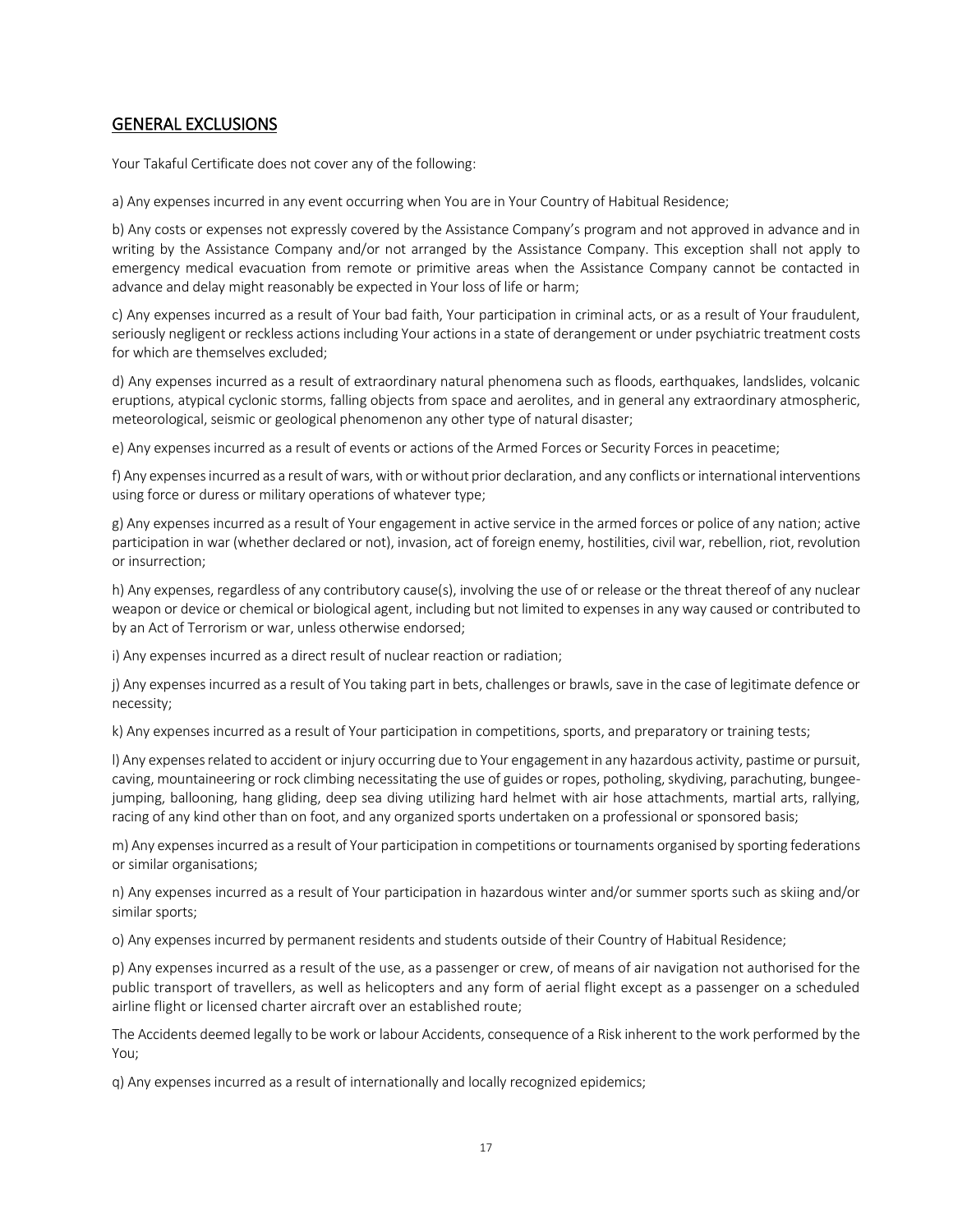r) Any expenses incurred as a result of illnesses or injuries arising from chronic ailments or from those that existed prior to the inception date of the Takaful Certificate;

s) Any expenses incurred as a result of illness or injuries resulting from refusal and/or delay, on Your part or persons responsible for You, in the transfer proposed by the Assistance Company and agreed by the Assistance Company's Medical Service;

t) Any expenses incurred as a result of a self-inflicted injury, suicide, drug addiction or abuse, alcohol abuse, sexually transmitted diseases;

u) Any expenses incurred as a result of traveling outside Your Country of Habitual Residence contrary to the advice of a medical practitioner, or for the purpose of obtaining medical treatment or for rest and recuperation following any prior accident, illness or a Pre-existing Condition;

v) Any treatment or expenses related to childbirth, miscarriage or pregnancy;

w) Any expenses incurred for emotional, mental or psychiatric illness;

x) Any expenses incurred as a result of Illness or Injuries existing prior to the claim, unless expressly included in the Private or Special Conditions and subject to payment of the relevant surcharge Premium;

y) Any expenses incurred as a result of Acquired Immune Deficiency Syndrome (AIDS) or any AIDS related condition or disease;

z) Any expenses incurred as a result of cardiac or cardio vascular or vascular or cerebral vascular Illness or conditions or after-effects thereof or complications that, in the opinion of a medical practitioner appointed by the Assistance Company, can reasonably be related thereto, if the You have received medical advice or treatment (including medication) for hypertension 2 years prior to the commencement of the Covered Trip;

aa) Any expenses for medical evacuation or repatriation if You are not suffering from a Serious Medical Condition, and/or in the opinion of the Assistance Company's physician, You can be adequately treated locally, or treatment can be reasonably delayed until You return to Your Country of Habitual Residence;

bb) Any expenses for medical evacuation or repatriation where You, in the opinion of the Assistance Company's physician, can travel as an ordinary passenger without a medical escort;

cc) Any expenses for more than one emergency evacuation and/or repatriation for any single one of Your medical condition during the period of this Certificate, subject to a maximum of one (1) year;

dd) Any expenses incurred as a result of travelling to seek medical treatment or waiting for an operation, post operation check-up or any other hospital treatment, or any medical investigations, tests or test results;

ee) Any expenses incurred as a result of travelling to seek immigration or political asylum;

ff) Any expenses incurred for or as a result of any activity required from or on a ship or oil-rig platform, or at a similar offshore location;

gg) Any expenses for interventions where You have reached the age of 80 years old; or

hh) Any loss or circumstances covered by any other Takaful scheme, government progamme or which will be paid or refunded by travel agency, tour operator, public comon carrier or other provider.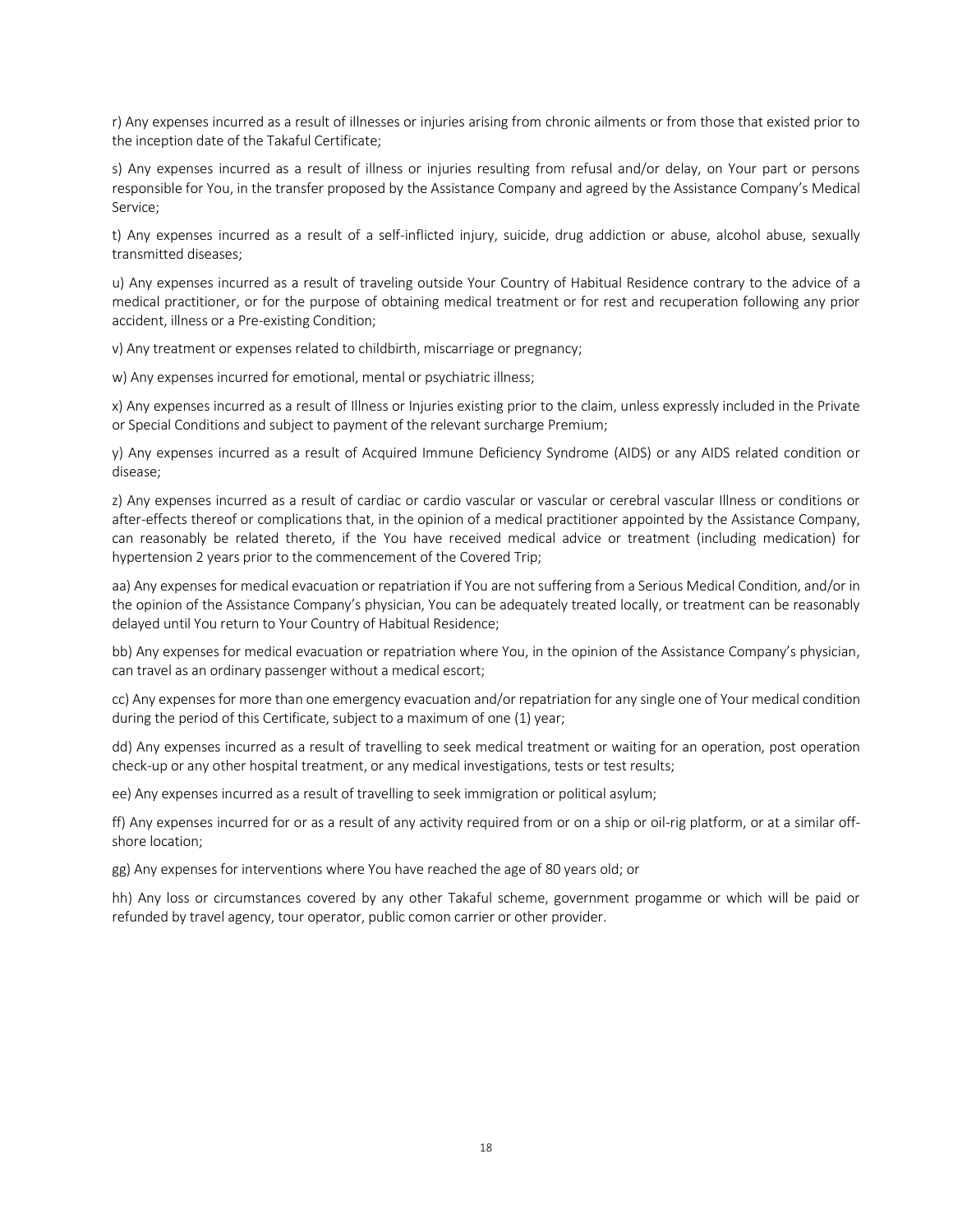# CLAIMS PROCEDURE

Notice of any claim must be given to Us within fourteen (14) days after the incident which may give rise to such a claim. All claims shall be made together with proof satisfactory to Us of death, illness, disability, injury or loss for which a claim is made hereunder and shall be rendered on demand at the claimant's own expense.

All claims must be submitted with comprehensive supporting information including:

#### i. Accidental Death and Permanent Disablement

Hospital and Physicians Reports giving details of the nature of the loss and extent and period of disability, police reports where relevant and if death shall have resulted, a copy of the death Certificate and the relevant coroner's report.

Written notice of an occurrence upon which a claim under this Certificate may be based must be given to Us within fourteen (14) days of such occurrence. Notice given by or on behalf of You to Us with particulars sufficient to identify You, shall be deemed to be notice to Us.

Provided that You have become totally and permanently disabled, affirmative proof must be submitted to Us after six (6) months and within nine (9) months from the date of occurrence of the disability. Failure to furnish such notice within the said period shall not invalidate any claims provided that it is shown not to have been reasonably possible to furnish such notice and that such notice was furnished as soon as was reasonably possible.

#### ii. Medical Expenses

We will act in good faith in all our dealings. Equally, the payment of claims is dependent on:

#### a. Reimbursement

For claims on a reimbursement basis, a duly completed Claim Form with Physician Report (stamped by the treating Physician) must be submitted to Us with original supporting medical documents (documents are to be in English Language or certified translated copies, where applicable) no later than thirty (30) days after the date of treatment or date of discharge from the hospital. We reserve the right to reject the claim if this condition is not complied with.

In cases of an Accident or a medical emergency, a duly completed Claim Form with Physician Report (stamped by the treating Physician) should be submitted to Us with original supporting medical document (documents are to be in English Language or certified translated copies, where applicable) no later than thirty (30) days after the date of treatment or date of discharge from the hospital.

### b. Notification

Immediate notification of any circumstances that may require Emergency Medical Evacuation or Repatriation must be given to the Assistance Company and its approval obtained prior to transportation. Observance of these Notification of Claim conditions, together with the Claims and Emergency Assistance Procedures attached to and forming part of the Certificate, shall be conditions precedent to Our liability under the Certificate.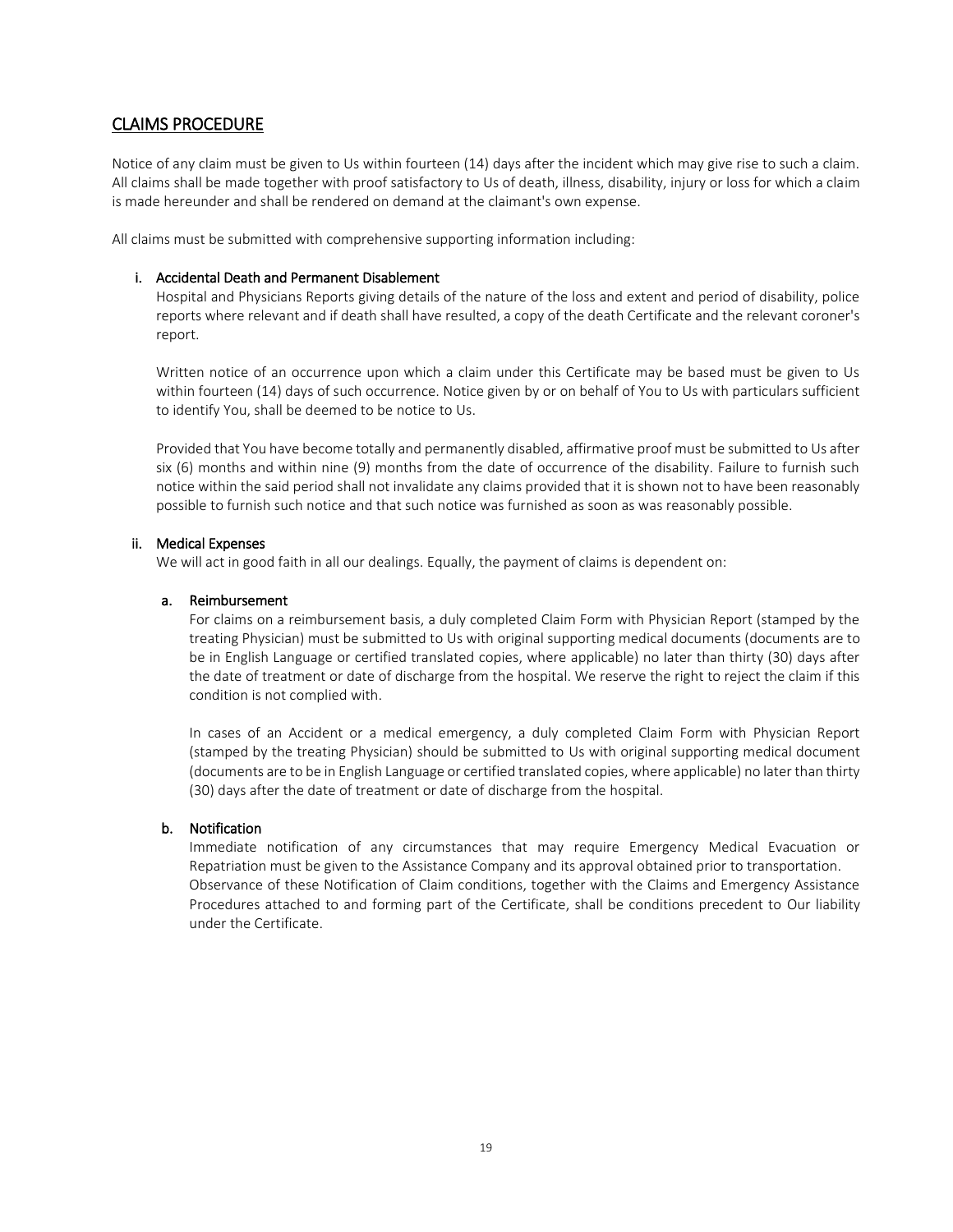#### c. Payment Guarantees

Upon receipt of adequate prior notification of claim for Hospital in-patient treatment and/or Emergency Medical Evacuation services, We or the Assistance Company will confirm the extent of Takaful benefits, monitor claims procedures, issue (wherever possible) appropriate pre-authorization request approvals and/or arrange direct settlement to the hospitals, physicians or other service providers subject always to policy terms and conditions. This pre-authorization is only valid for a period of fourteen (14) days from approval date and if treatment is done after validity date, a new pre-authorization is required. No such Payment Guarantees or direct settlements can be made if We or the Assistance Company are not contacted in advance with all relevant details as stated above.

Covered outpatient services are not subject to payment guarantees or direct settlement and must be paid by You and reimbursement with deductible can be claimed under the Certificate.

The deductible as specified in Your Schedule is on a per disability per person basis.

#### d. Proof of Claim

Original documentation and receipts together with a fully completed Claim Form and medical report signed by the treating Physician and You must submit to Us within the time limits defined above. All cost incurred, if any, for obtaining and procuring all the documents/supporting documents shall be borne by You. Photocopies are not acceptable.

#### iii. Trip cancellation and Trip Curtailment, Trip Delayed and Hospital Cash Benefit

All bills, receipts, tickets, coupons, contracts or agreements relevant to the claim, written statement from the operator(s) of the public common carrier and if the claim be in respect of hospital cash benefit then a full physician's report stipulating the diagnosis of the condition treated and the date the disability commenced in the physician's opinion, the physician's summary of the course of treatment and the discharge ticket.

#### iv. Personal Liability

Immediate written notification to Us of the possible claim indicating the nature and circumstances of the incident or event, together with a confirmation that no admission of liability has been made and that no settlement has been made or agreed to without the prior Our knowledge and written consent. Full documentation, including copies of the summons, court documents, solicitors and other legal correspondence must be submitted to Us as soon as possible after the occurrence.

#### v. Examinations

We shall have the right and opportunity through Our medical representative to examine You whenever and so often as it may reasonably require. In addition, We shall have the right to require a post mortem examination, where this is not forbidden by law.

#### vi. Claims Payment

All payable medical expenses incurred will be reimbursed in Brunei Dollars (BND). Where the Certificate is issued in Foreign currency, payment will be made at the exchange rate prevailing at time of payment provided by Bank Islam Brunei Darussalam Berhad.

#### vii. Rateable Proportion

Subject to the maximum limit under this Certificate, if at the time any claim arises under this Certificate and if there are any other subsisting Takaful / insurances, We shall not be liable to pay or contribute more than its rateable proportion of such claim and in relation to our maximum liability under this certificate.

#### viii. Limitation

It is hereby provided that if no notice of claim of any claim made by You is served on Us within six (6) months of the expiry of this Certificate, We shall not be liable to indemnify You under this Certificate of any claims whatsoever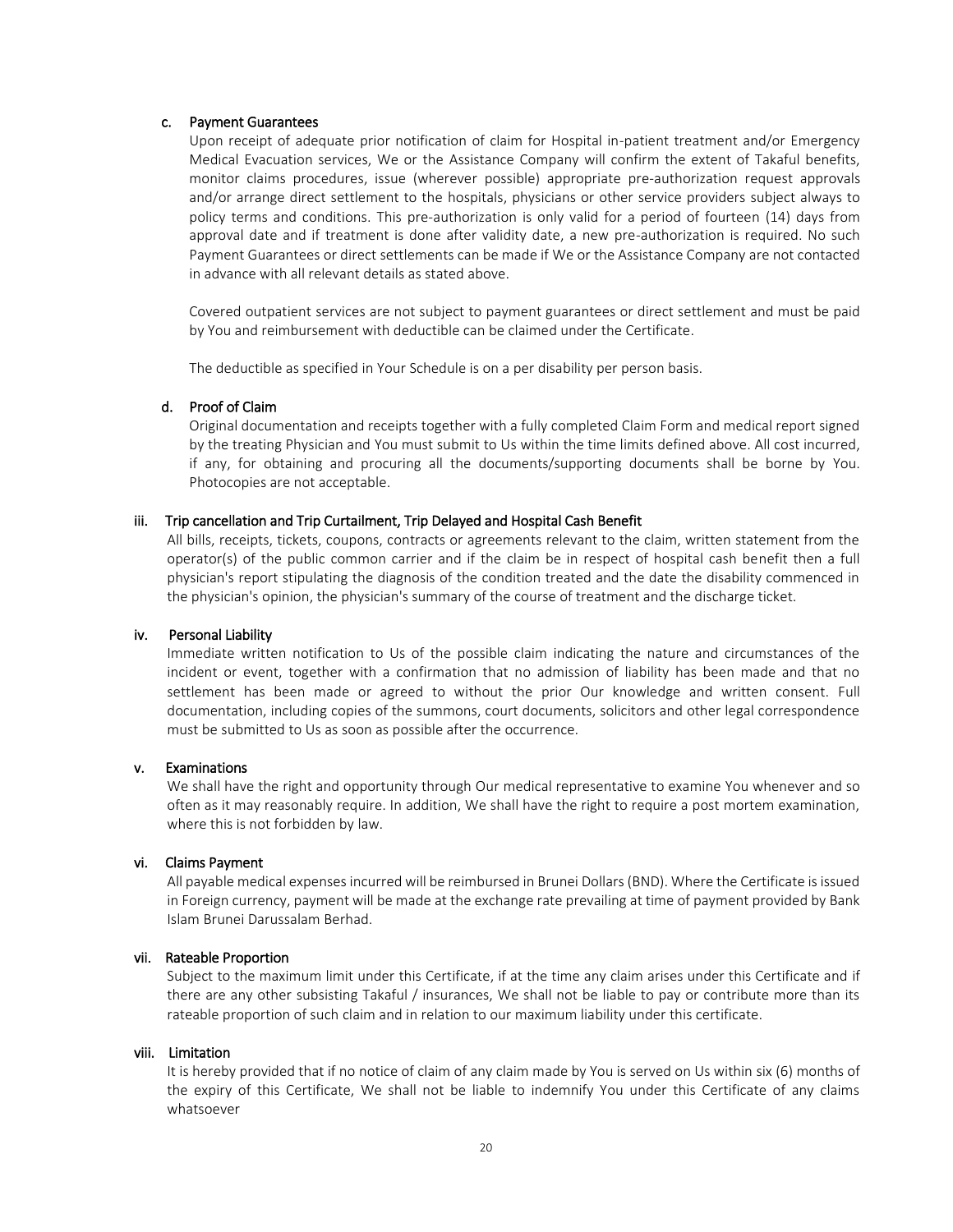#### ix. Fraudulent Claims

If the claim is in any respect fraudulent or if any false declaration is made or used in support thereof, or if any fraudulent means or devices be used by You or any one acting on his behalf to obtain any benefit under this Certificate, or if the claim is occasioned by the willful act or with Your connivance, all benefits under this Certificate shall be forfeited. If any payment has been made by Us, We have the right to recover such payment and take legal action against You.

#### x. Legal Proceedings

No action in law or equity shall be brought to recover under the Certificate until after the expiration of sixty (60) days from the date the Proof of Claim has been furnished in accordance with the Certificate conditions. The parties have agreed that the Laws of Brunei shall govern and control in the event of any conflict or dispute between the parties with regard to the Certificate, and that the parties submit themselves to the exclusive venue and jurisdiction of the Courts of Brunei for the resolution of any such conflict or dispute.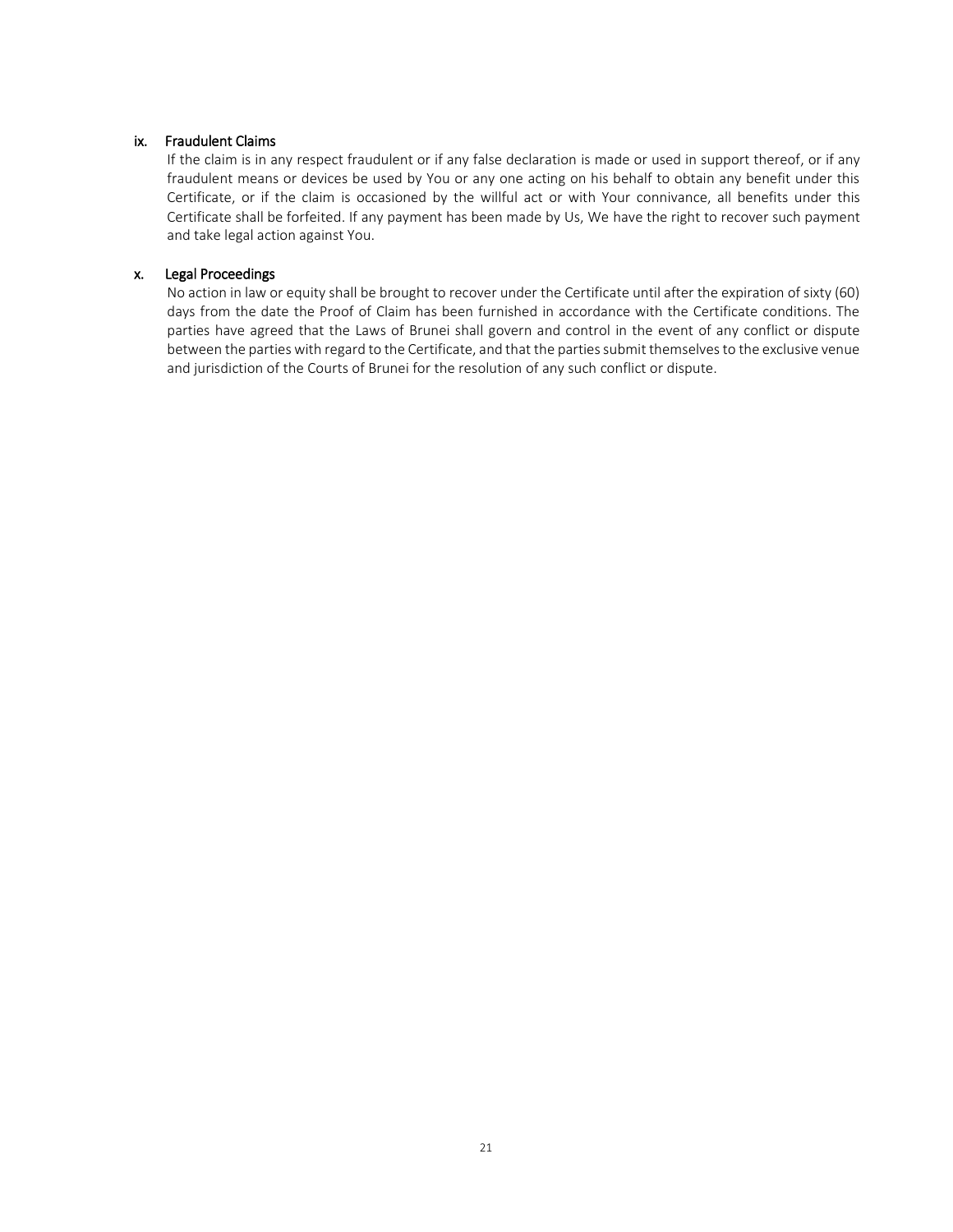

# Claim Department

Level 2, Unit 9 & 10, Simpang 493, Kg Beribi, Jalan Gadong BE1118, Negara Brunei Darussalam Tel: +673 245 1803 Fax: +673 245 6684

# Takaful Brunei Am Call Centre

 $\bullet$  +673 224 4000

# **Branches & Counters**

# Sumbangsih

Unit 2, Sumbangsih Bahagia Beribi Industrial Area I/ II Gadong BE1118 Tel: +673 245 3927/ 8 / 9 Fax: +673 245 3930

# Delima

Unit A1, Bangunan Desa Delima Simpang 44, Kg Pancha Delima Jalan Muara BB4513 Tel: +673 233 1687/1654

# Beribi

Unit 9 & 10, Simpang 493, Kg Beribi, Jalan Gadong BE1118, Negara Brunei Darussalam Tel: +673 245 4969/3004 Fax: +673 245 1808

# Tutong

Unit 16-17, 1<sup>st</sup> Floor OG Complex, Kg Petani Pekan Tutong TA1411 Tel: +673 426 1205 Fax: +673 426 1194

# Kuala Belait

Ground Floor, Plaza Sutera Biru Jalan Sungai, Kuala Belait KA2331 Tel: +673 334 1083/4 Fax: +673 334 1082

# LTD Counter

Bangunan Jabatan Pengangkutan Darat JalanBeribi BE1110 Tel: +673 245 1936

# Seria Counter

Pejabat Pos Seria Seria, KB2733 Tel: +673 322 8452/ 8453 Fax: +673 322 8451

# Temburong Counter

Pejabat Pos Pekan Bangar PekanBangar, Temburong PA1351 Tel/ Fax: +673 522 2176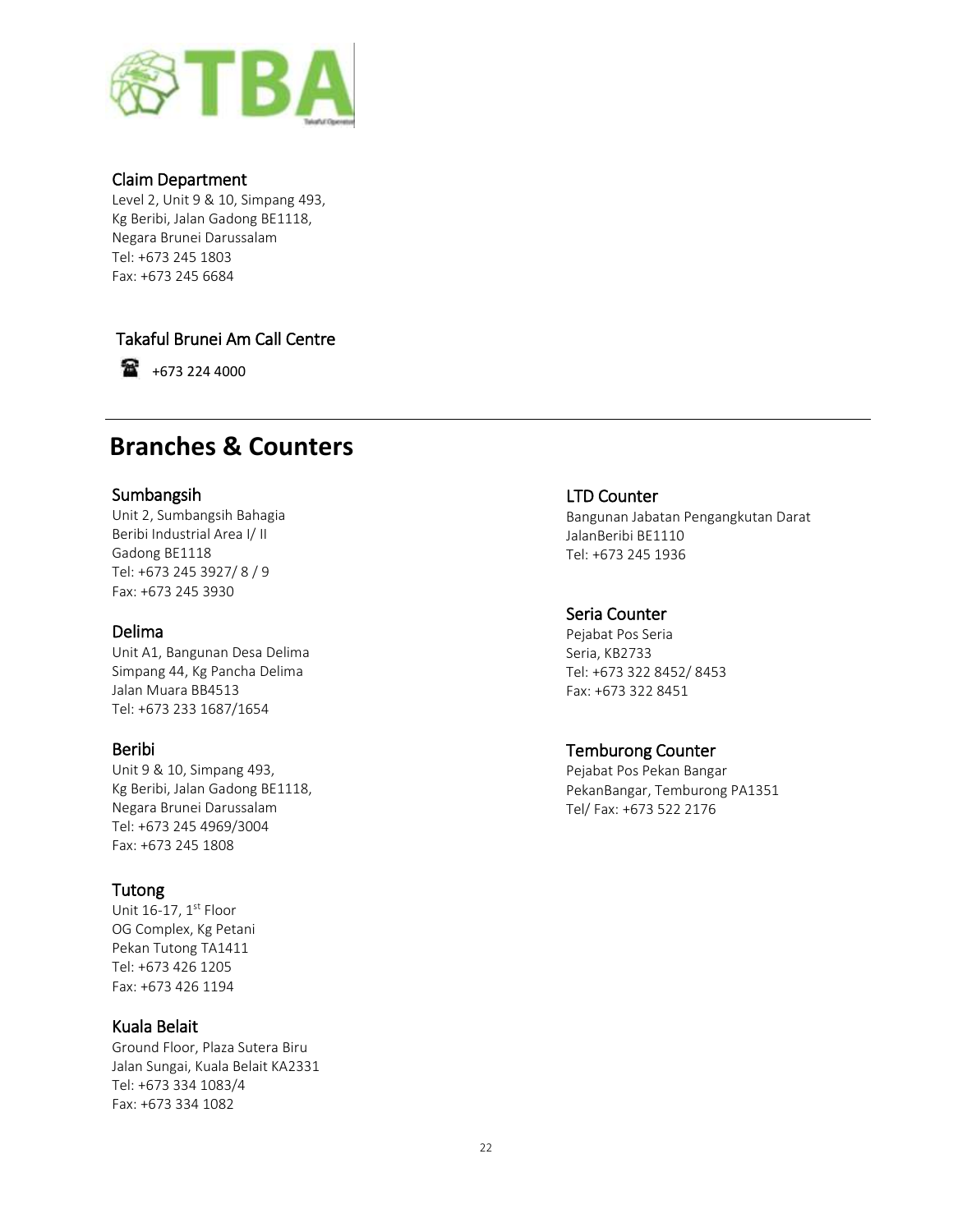

Takaful Brunei Am Sdn Bhd Unit 9 & 10 Spg. 493 Kg. Beribi, Jln Gadong BE 1118 Negara Brunei Darussalam 1673) 2442222 (673) 2451808 [www.takafulbrunei.com.bn](http://www.takafulbrunei.com.bn/)

# **MUSAFIR (TRAVEL) TAKAFUL FOR HAJ & UMRAH**  CERTIFICATE WORDING ADDENDUM

TBA/MSF/CW/V2

ADDENDUM No 1

It is hereby declared and agreed that Your Takaful Certificate is extended to include the following terms, conditions, covenants and stipulations:

**SECTION 8: BAGGAGE (LOST/DAMAGED)** is hereby amended to include:

**What you are not covered for**

**"This section does not cover** (l) any Complimentary Baggage for Haj & Umrah."

This Addendum does not alter, amend or modify Your Takaful Certificate other than as set forth in this Addendum, and it is subject otherwise to all the terms and conditions of Your Takaful Certificate together with all amendments and supplements thereto.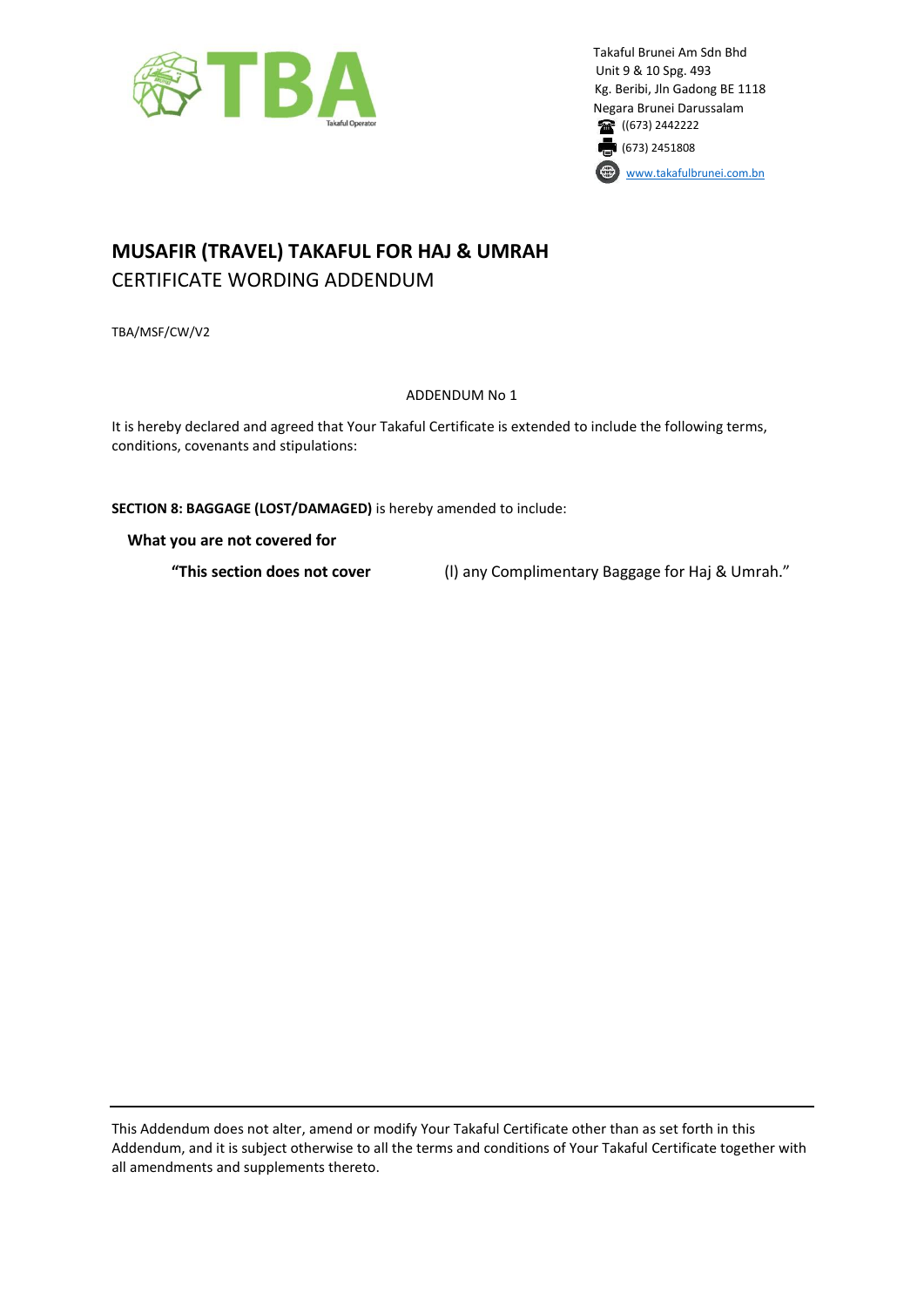





# **MUSAFIR (TRAVEL) TAKAFUL FOR HAJ & UMRAH**

CERTIFICATE WORDING ADDENDUM

# ADDENDUM NO 3/2022

It is hereby declared and agreed that Your Takaful Certificate is extended to include the following additional coverage as endorsed and specified in the Schedule.

#### **1. Medical Expenses Abroad**

### **SECTION 2 – MEDICAL EXPENSES ABROAD**

#### **What You are covered for**

| <b>Indemnification</b>         |                                                                                             | In consideration of the additional Takaful Contribution received from You, We will<br>cover You for the usual, customary, necessary and reasonable costs of hospitalization,<br>surgery, medical fees and pharmaceutical product costs prescribed by the attending<br>doctor incurred due to expenses incurred as a result of internationally and locally<br>recognized epidemics or pandemics, including COVID-19, occurring during the Covered<br>Trip in accordance to the below Table of Benefit per person per trip. |                                                       |  |  |  |
|--------------------------------|---------------------------------------------------------------------------------------------|---------------------------------------------------------------------------------------------------------------------------------------------------------------------------------------------------------------------------------------------------------------------------------------------------------------------------------------------------------------------------------------------------------------------------------------------------------------------------------------------------------------------------|-------------------------------------------------------|--|--|--|
| <b>Deductible</b>              |                                                                                             | Each and every claim shall be subject to a deductible of BND100.00.                                                                                                                                                                                                                                                                                                                                                                                                                                                       |                                                       |  |  |  |
| <b>Table of Benefit</b>        |                                                                                             | Individual (Firdaus)<br>BND 100,000.00                                                                                                                                                                                                                                                                                                                                                                                                                                                                                    | Family (Max of 4 person)<br>BND 100,000.00 per person |  |  |  |
| This section does not<br>cover | i.<br>ii.<br>iii.                                                                           | Any known conditions or circumstances prior to the inception of the Certificate or<br>Endorsement and/or prior to any trip;<br>Any pre-existing conditions whether You are aware of them or not;<br>Non-medical expenses, such as accommodation and travel expenses;                                                                                                                                                                                                                                                      |                                                       |  |  |  |
|                                | $\mu$ , Apu overages related to apu Quarantino Order issued by the relevant quitberities or |                                                                                                                                                                                                                                                                                                                                                                                                                                                                                                                           |                                                       |  |  |  |

- iv. Any expenses related to any Quarantine Order issued by the relevant authorities or any government of a country, which does not require hospitalization;
- v. Any expenses incurred for the mandatory pre-departure and/or post-arrival COVID-19 diagnostic tests that are required by the relevant Authority and/or Government of a Country;
- vi. Any costs or expenses incurred during the Quarantine Period, including hotel or nonhospital accommodation costs and transportation cost;
- vii. Any subsequent COVID-19 swab test expenses will be excluded if the Person Covered's result is found to be negative;